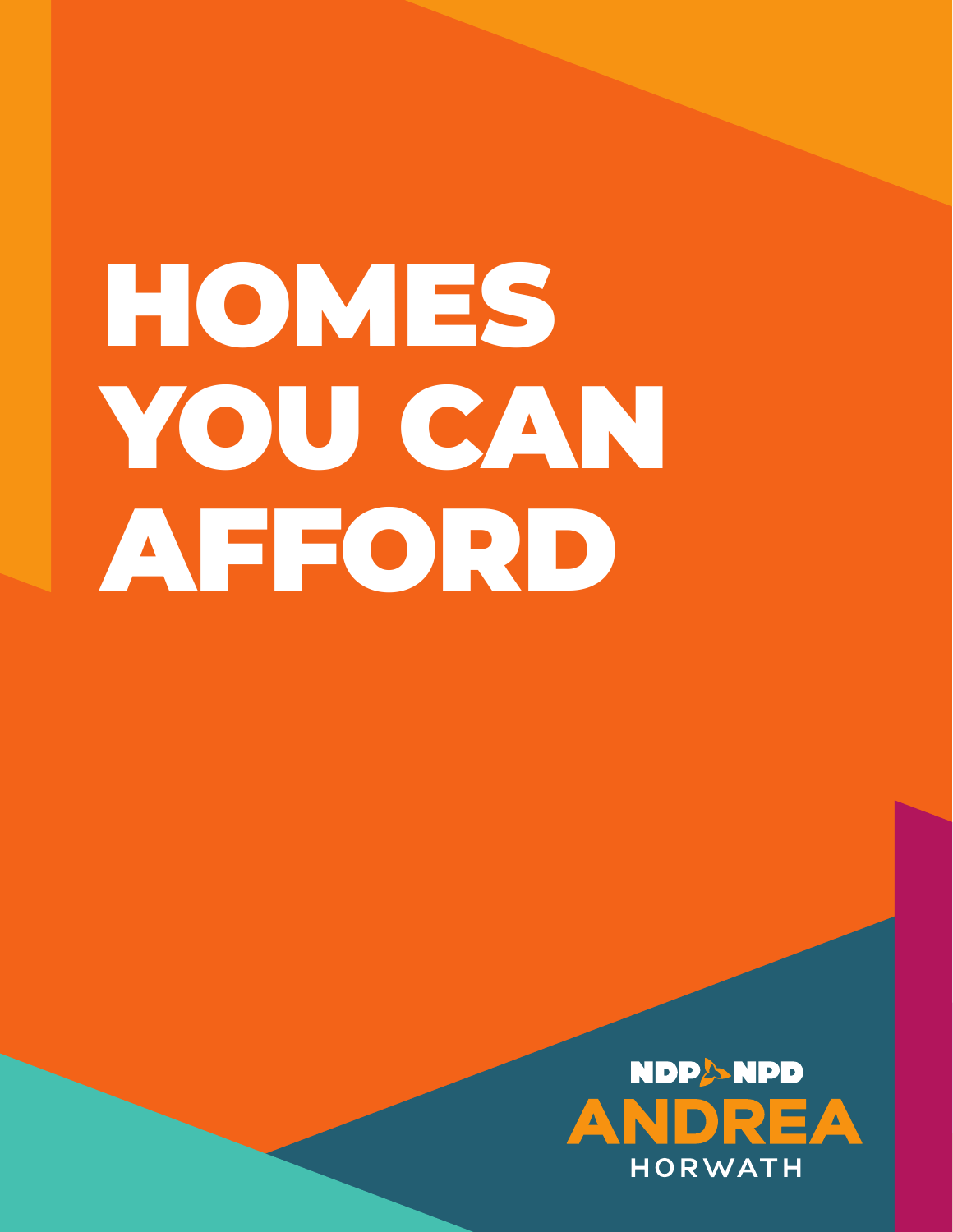| A message from Andrea Horwath                                                                                | 2  |
|--------------------------------------------------------------------------------------------------------------|----|
| A broken system                                                                                              | 3  |
| <b>Our commitments</b>                                                                                       | 4  |
| <b>Making renting more affordable,</b><br>and giving renters more security                                   | 5  |
| Increasing the supply of new homes,<br>making it easier to buy, and<br>strengthening homebuyers' protections | 7  |
| <b>Taking on greedy billionaires,</b><br>speculators, flippers and bad<br>developers to cool the market      | 12 |
| <b>Supporting a For Indigenous,</b><br>By Indigenous housing strategy                                        | 14 |
| <b>Tackling the housing shortage</b><br>in Northern Ontario                                                  | 15 |
| Giving survivors a safe place to go                                                                          | 16 |
| Increase the supply of affordable<br>and non-market rental housing                                           | 17 |
| <b>Investments</b>                                                                                           | 21 |
| <b>Conclusion</b>                                                                                            | 22 |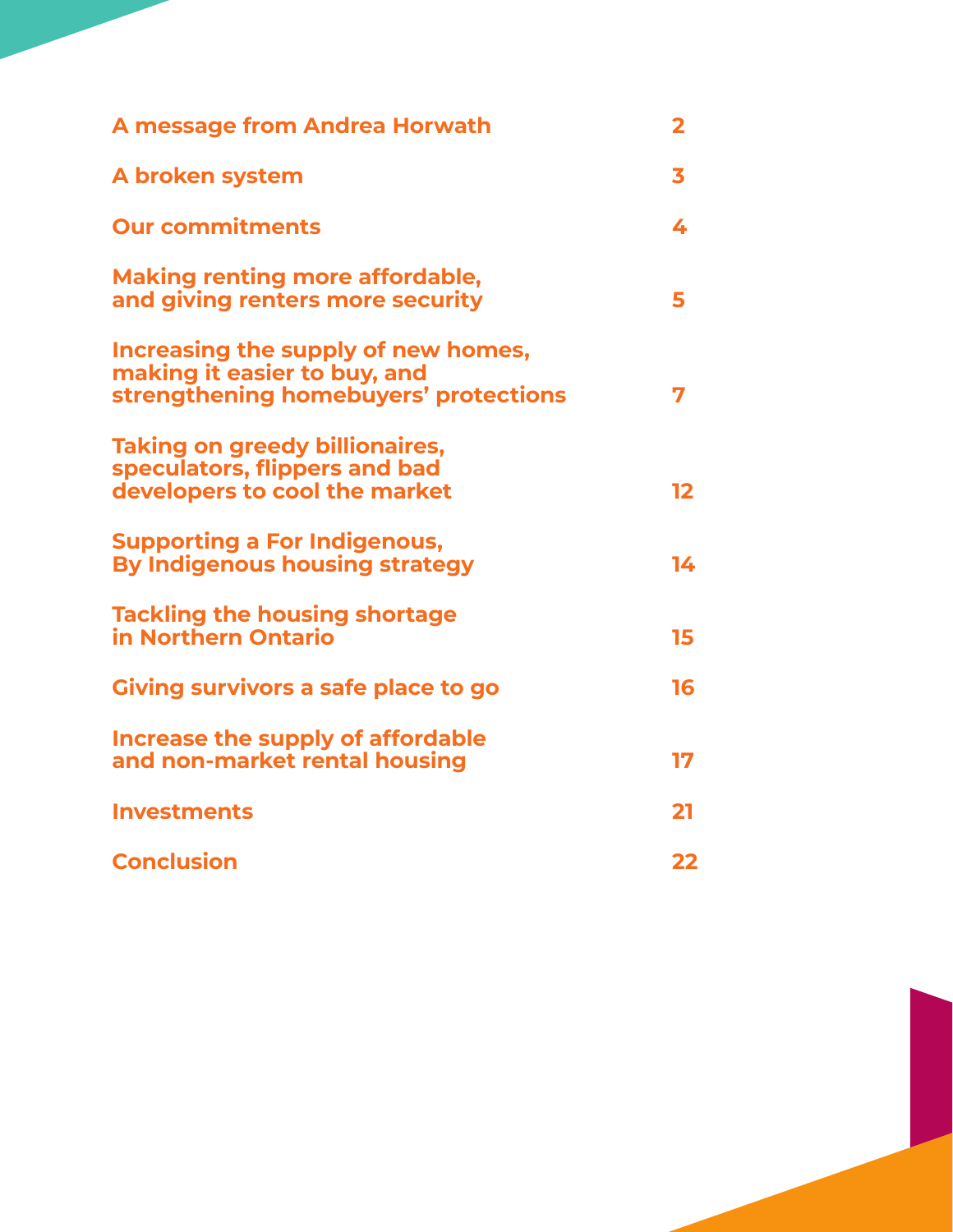## **A message from Andrea Horwath**

Everyone deserves a home – a stable, decent place you can afford.

Housing is a human right. We believe that young people should be able to get a safe, affordable place of their own when they're ready. That folks should be able to rent without the constant threat of eviction or bank-breaking rent hikes. That buying a home should not be out of reach for hardworking families. And that families should be able to stay in the community they love. We believe that no one, ever, should find themselves without shelter, and without housing options that fit their needs and abilities. No one in Ontario should be denied the basic human right of a safe place to live. Housing precarity is caused by economic inequality and social injustice, and lands the hardest on women, Black, Indigenous and racialized people, folks living with mental health and addictions challenges, and 2SLGBTQIA+ folks. We need a new understanding of poverty and homelessness that stops blaming the victims of bad government policy and the lack of supports, and starts supporting Ontarians to start building a stable life with a Housing First strategy.

This is our detailed plan to ensure a market of homes in Ontario that people can actually afford to rent or buy, and increase the stock of affordable rental housing. Our first-time homebuyers Home In Ontario Program will make it easier to buy a home of your own. And by building and supporting investments in public housing, social housing, and assisted living, we'll guarantee that people have options that meet their needs. We'll make sure the rights of renters and homebuyers are upheld, with access to justice and real consequences for bad actors.

Our plan takes on the billionaires, foreign speculators and bad faith developers who have made the market unaffordable for regular Ontarians. And our plan invests in you.

Wherever you live in Ontario, whatever your financial situation, your age, identity, or ability, you deserve a safe, secure place to call home you can afford. This plan will offer so much hope to so many that, soon, you'll be better off.

Together, let's make it happen.

Andrea Horwath Leader of the Official Opposition, Ontario's New Democrats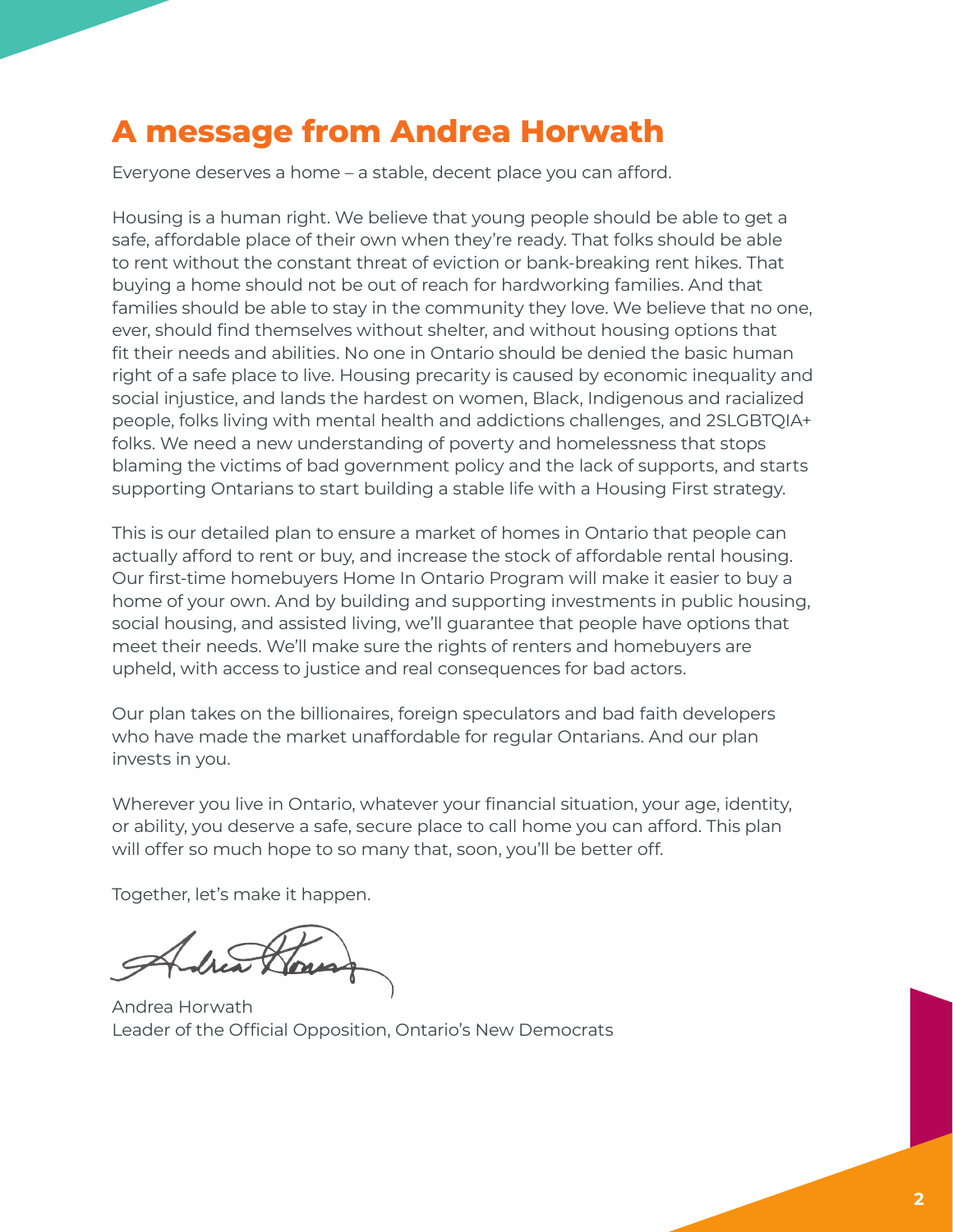## **A broken system**

For decades, the cost of keeping a roof over your head in Ontario has skyrocketed.

Rent prices have jumped again and again. Renters seeking a home can't find one they can afford in the neighbourhoods where they want to live, and existing renters worry that their landlord will try to push them out so they can raise the rent even higher.

For many, home ownership is completely out of reach, as speculators and investors outbid families for the homes that are available, driving up prices beyond what is affordable on a regular salary.

In Ontario, half of Ontario renters pay more than 30 per cent of their income to their landlords, and a fifth of renters pay more than 50 per cent.<sup>1</sup> Ontario's waitlist for affordable housing has grown to more than 185,000 families. Seniors now account for over 35 per cent of the people waiting for affordable housing.<sup>2</sup>

Ontario is experiencing a homelessness humanitarian crisis.

Ontario needs to build one and a half million new homes over the next decade to catch up and keep up with demand. This means building new homes at a faster rate than ever before, and making sure enough of these homes are affordable and meet the needs of all households — including first-time home buyers, young families, tenants, and downsizing seniors — without needlessly sacrificing more irreplaceable farmland to costly and unsustainable sprawl.

For decades, Conservative and Liberal governments have made the housing crisis worse and worse.

The Liberals had 15 years to help. They chose not to. They let landlords hike the rent in between each tenant, leading to 'renovictions,' where it is common practice for bad apple landlords to throw renters out to hike the rent. They cut and capped funding for municipal homelessness prevention programs. They cut \$150 million in annual funding for Toronto Public Housing to help pay for corporate tax cuts. They left huge loopholes in the Non-Resident Speculation Tax (NRST) so foreign corporations and billionaires could snatch up the bulk of properties, forcing Ontario families to compete over a small amount of even more expensive remaining properties.

<sup>&</sup>lt;sup>1</sup> http://rentalhousingindex.ca/en/#CommunityProfileCollapse

<sup>2</sup> https://www.auditor.on.ca/en/content/annualreports/arreports/en17/v1\_314en17.pdf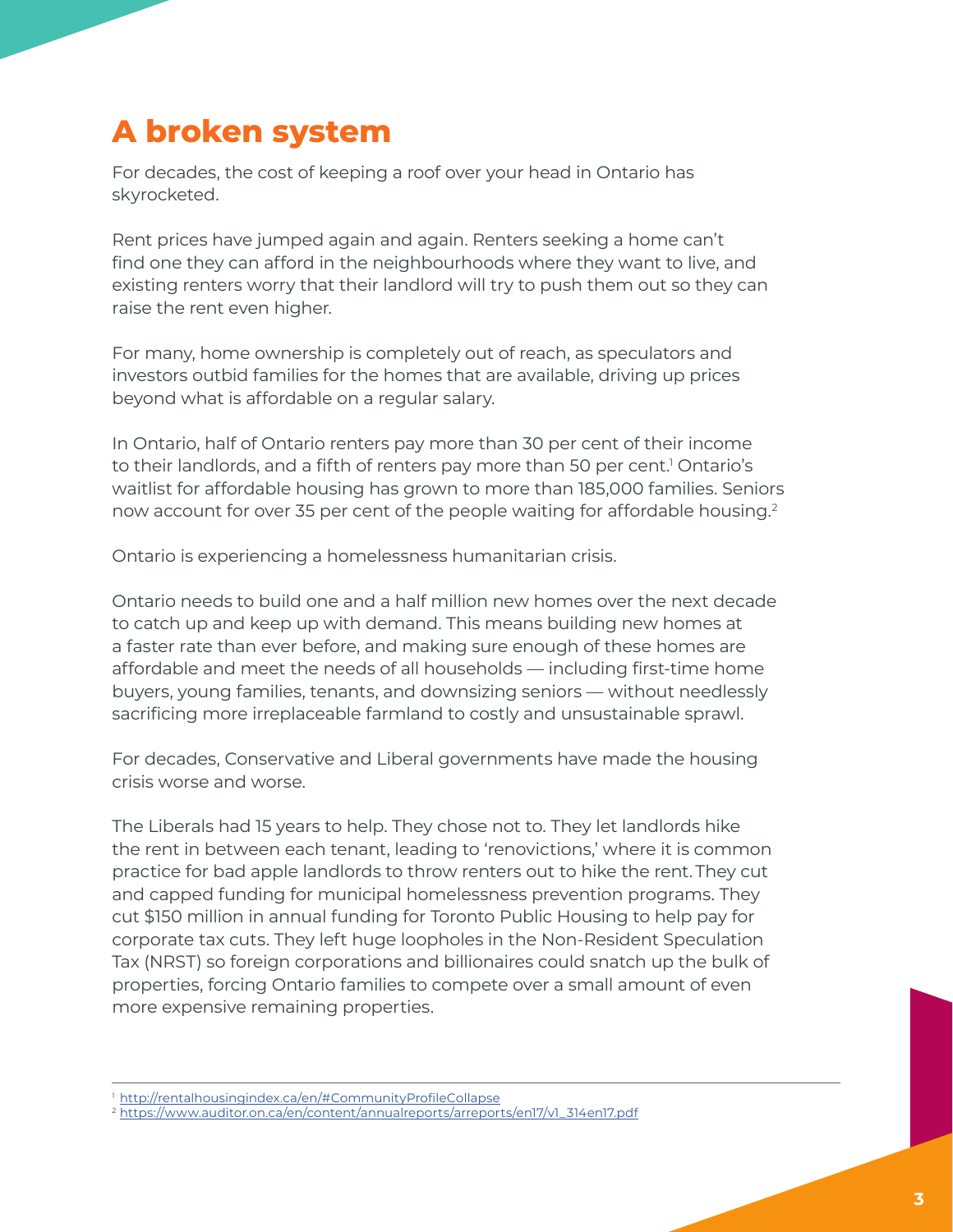Instead of tackling the affordability problem, Doug Ford just keeps scheming to help well-connected developers and billionaire investors, making it even harder for everyday people to afford a good place to call home.

Ford cancelled rent control on new units, forcing tenants to face doubledigit increases in their rent. Three times, he has been caught trying to let developers pave over Ontario's Greenbelt. He refused to give tenants any direct relief during the COVID-19 pandemic. Ford also callously abandoned Ontario's target of ending homelessness.

## **Our commitments**

To address the housing crisis, Ontario needs to build at least 1.5 million new market and non-market homes over the next decade, in the communities where people want to live.

We need to crack down on housing speculation and other financial games that are driving up home prices beyond the reach of regular Ontarians.

We need to increase protections and supports for renters and first-time home buyers

We need the provincial government to get back in the business of funding and delivering new affordable and non-market purpose-built rental housing — in partnership with other levels of government.

We need to consider the diverse housing needs of all Ontarians: young families and seniors; urban and rural dwellers; Ontarians with different incomes, abilities, or cultures.

There is no silver bullet, and one size will not fit all; we will need all the tools in the policy toolbox.

The NDP is proposing a comprehensive plan tackling the housing crisis from multiple angles, considering the diverse needs of all Ontarians, and grounded in the fundamental principle that *housing is a human right.*

Housing is a human right, not an investment commodity.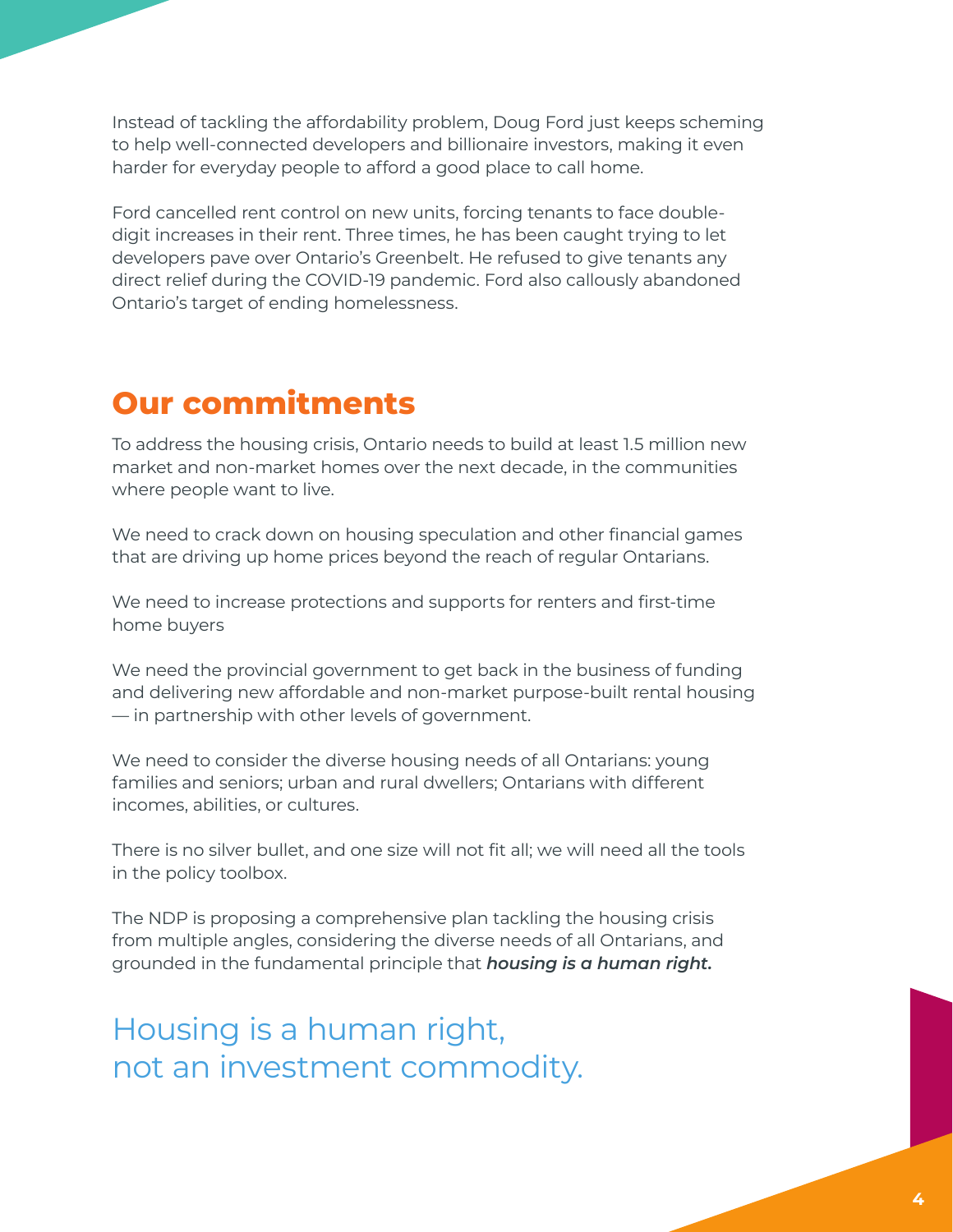# **Starting in 2022, an NDP government will:**

- © Make renting more affordable, and give renters more security
- © Increase housing supply, end exclusionary zoning, make it easier to buy a home, expand inclusionary zoning, and strengthen homebuyers' protections
- © Take on greedy billionaires, speculators, flippers and bad developers to cool the market
- © Support a For Indigenous, By Indigenous housing strategy
- © Tackle the housing shortage that exists in areas of Northern Ontario
- © Give survivors a safe place to go
- © Increase the supply of affordable and non-market rental housing

## **Making renting more affordable, and giving renters more security**

Renters in Ontario have been squeezed for too long, with Liberal and Conservative governments allowing the greediest developers and some bad faith landlords to gouge tenants and throw people out of their homes to make a buck.

Too many Ontarians are stuck living in rental units that are run down or even unsafe, because their landlords are not being held to account and they can't afford to rent anywhere else.

Not everyone in Ontario is covered by rent control. Landlords can always raise the rent for the next tenant (called vacancy decontrol). So a lot of people live in fear, worried that their landlord will hike their rent or come up with an excuse to evict them so they can charge the next tenant more.

Ontario is home to many good landlords, including landlords who are everyday working folks who rent out a basement apartment. But we know there are bad landlords, sometimes very large companies, who take advantage of loopholes, and take advantage of their tenants. This is a plan to protect renters no matter who their landlord is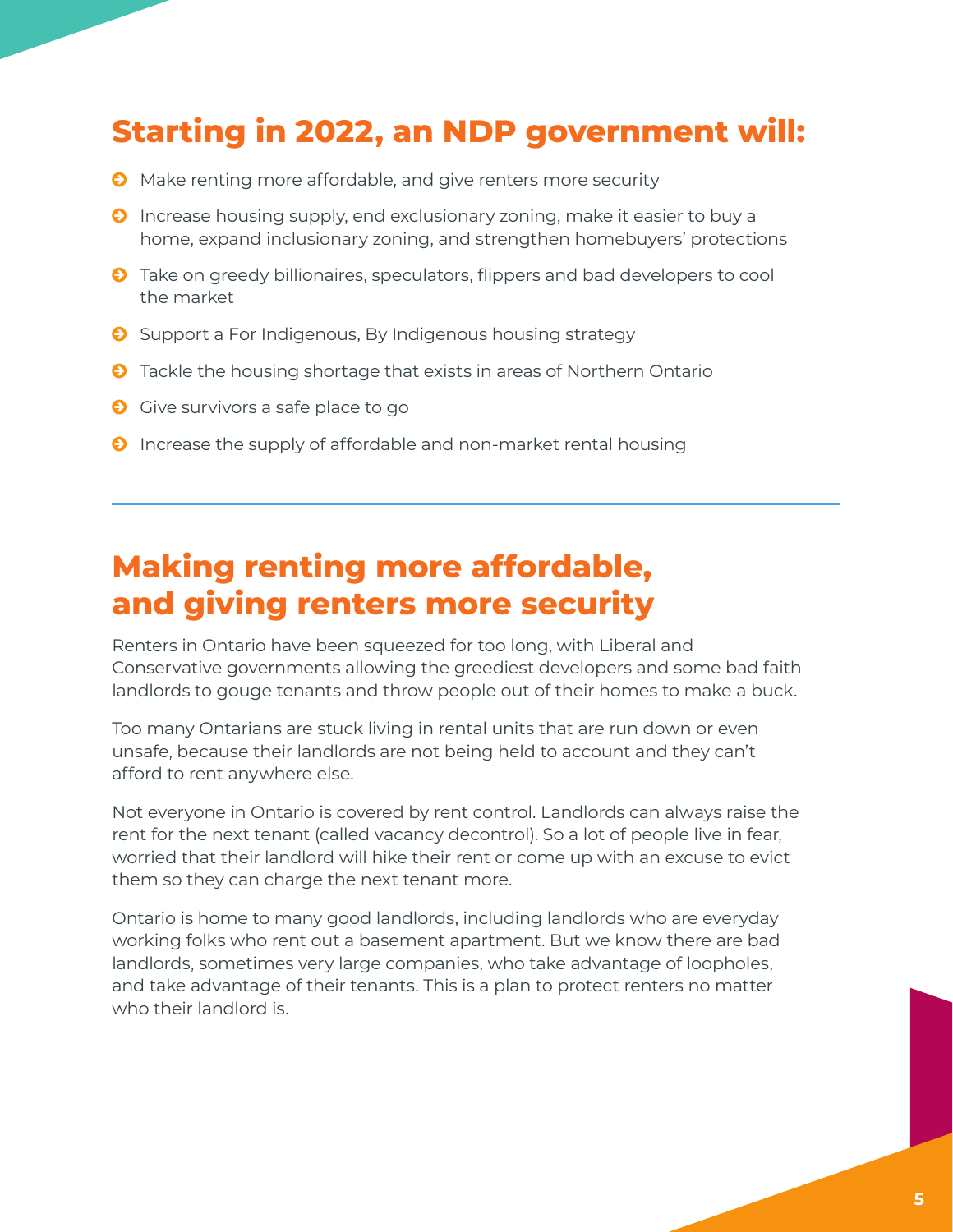#### **How we'll make it happen**

An NDP government will get rid of the financial incentive for landlords to squeeze out their current tenants so they can raise the rent for the new tenant. We'll **bring back real rent control** for all units and **scrap vacancy decontrol**. This means new tenants will pay what the previous tenant would have paid, and landlords will no longer have an incentive to push existing tenants out.

We will **stop unfair 'renovictions' and bad faith 'landlord's own use' evictions**. We'll crack down on landlords who exploit loopholes in the law to seek evictions or unfair, above guideline rent increases for repairs or renovations that aren't needed, or those who evict tenants by pretending they or a family member needs the unit.

#### We'll **strengthen protections for renters impacted by reconstruction**

**or redevelopment**. We'll protect the supply of affordable housing within neighbourhoods experiencing redevelopment, and ensure that existing tenants can keep living in their own communities. We'll strengthen the enforcement of existing laws guaranteeing the rights of tenants to return to their home after reconstruction, at the same rent they paid before.

To make sure tenant rights are upheld, we'll f**ix the Landlord and Tenant Board** (LTB) and restore the right to in-person hearings. The Ford government put a partisan crony in charge of the board,<sup>3</sup> and then stacked it with underqualified adjudicators. We'll end Doug Ford's unfair "eviction blitz," and make sure tenants and landlords can get prompt and fair hearings before the board.

We'll **reverse Doug Ford's cuts to Legal Aid**, so tenants have access to legal help when their landlord violates their rights.

We'll establish a **Cooling Strategy for seniors and other vulnerable tenants**. When temperatures are rising, some landlords who operate rentals for seniors and other vulnerable folks can choose to scrimp on providing air conditioning, putting tenants at risk of heat stroke and other heat-related illnesses. Our Cooling Strategy will ensure that seniors and other vulnerable tenants can stay cool, safe and healthy during the summer.

We'll **mandate Universal Design** building codes, which are standards that reflect the needs of people of all ages, sizes and abilities.<sup>4</sup>

<sup>&</sup>lt;sup>3</sup> "Politicization of senior appointments alarms Tribunal Watch Ontario" (The Lawyer's Daily, November 20, 2020)

<sup>4</sup> https://uwaterloo.ca/library/aoda-toolkit/universal-design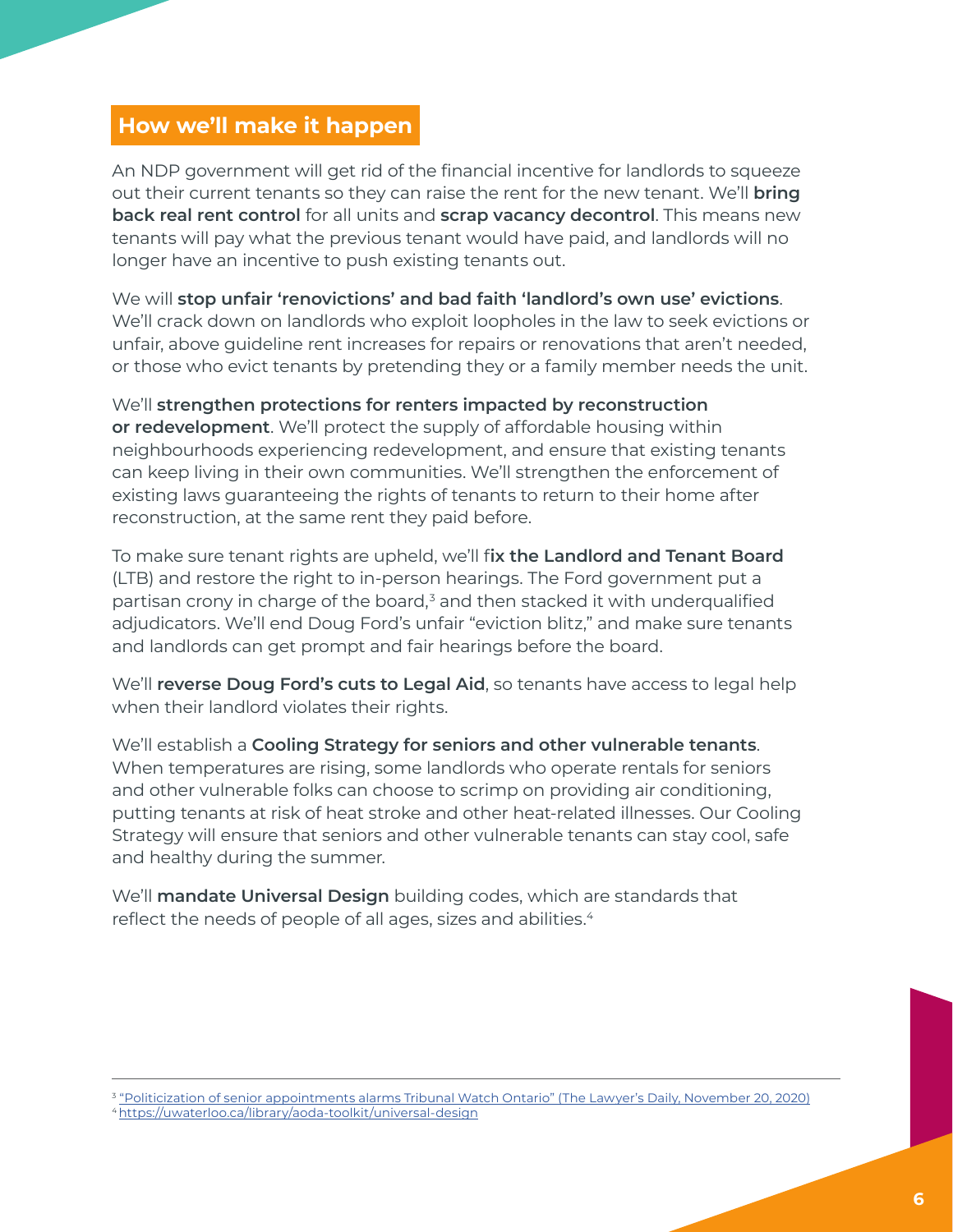## **Increasing the supply of new homes, making it easier to buy, and strengthening homebuyers' protections**

Home ownership offers stability and financial security.

Whether they grew up in the same Ontario neighbourhood as their grandparents, or are newly putting down roots in the province, people are looking for a family home that can be cherished by their parents, grandparents, and children.

But for families in Ontario, owning a place of their own has been getting harder and harder for decades.

Affordable and family-friendly options like a duplex or townhouse or a three-storey walk-up apartment can't be found in the neighbourhoods where families want to live. Sometimes these desirable housing options aren't even permitted due to outdated planning rules.

As a result, a down payment is an insurmountable barrier to home ownership for many in Ontario.

As a result, some couples make the heartbreaking decision to put off growing their family because they just can't afford a place. Some are forced to live in cramped conditions, unable to accommodate their growing or multi-generational families. And others are priced out of the neighbourhoods they love altogether – forced to leave the familiar places where they grew up, near their families and communities.

The stability of home ownership gets further and further out of reach as housing prices balloon.

#### To meet demand, **Ontario must build at least one and a half million new homes over the next decade**.

This means building new homes at a faster rate than ever before.

It means expanding housing options, and making sure people of all incomes can find a home that is affordable, well-built and energy efficient — and meets their needs, whether they are a young family seeking a starter home or a senior looking to downsize.

It also means updating planning rules so these new homes are located where people want to live — close to jobs, schools, healthcare facilities, amenities, friends and family — in pedestrian and transit-friendly, complete communities.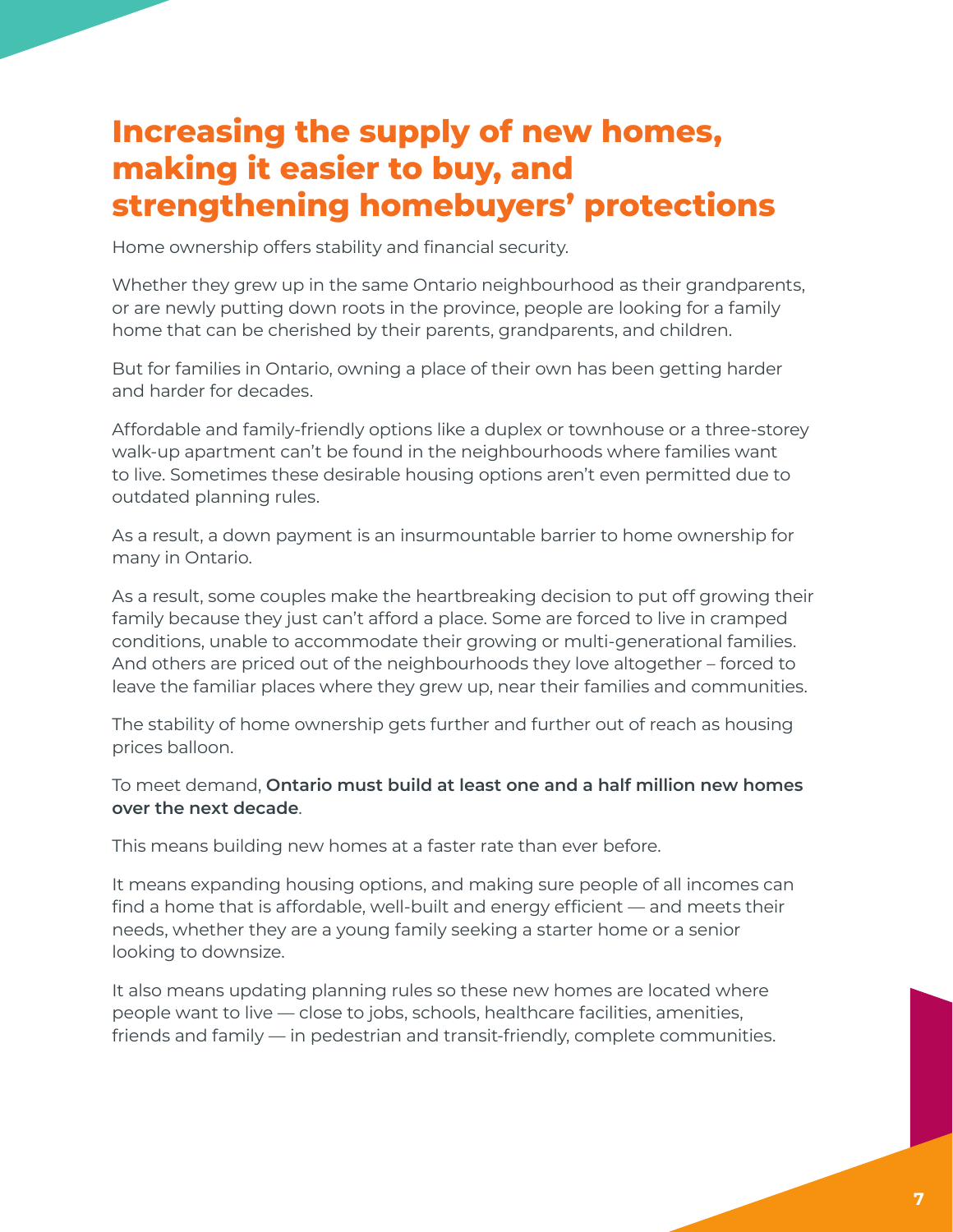#### **How we'll make it happen**

An NDP will government will work with municipalities to **reform land use planning rules** to encourage and accelerate the construction of homes in *complete communities* close to transit, schools, healthcare, grocery stores, and recreation centers.<sup>5</sup> We will **end exclusionary zoning** and ensure an adequate supply of different housing options that are affordable, meet the diverse needs of different families, and are located where people want to live. We will ensure responsible development within existing urban boundaries, while protecting farmland and natural heritage from costly, irresponsible and wasteful sprawl. This includes aligning growth with transit investments, and updating zoning rules to enable the construction of affordable "missing middle" housing – like duplexes, triplexes and townhomes — wherever residential development is allowed.

A 2016 report by Ryerson's City Building Institute and the Ontario Home Builders' Association<sup>6</sup> observed that the average new price of a semi-detached home is roughly \$350,000 lower than the average cost of a single detached home. A stacked townhouse or mid-rise apartment is cheaper still, less than half the average cost of a single detached home.

New Zealand has shown how this can be done. With the support of all political parties, New Zealand recently passed legislation to reform its planning and development approval policies, including allowing more "missing middle" housing in residential areas where such options are currently prohibited. An independent cost-benefit analysis projected that these changes will save firsttime home buyers and tenants the equivalent of \$175 billion in housing costs over 20 years (in a country whose population is about one-third that of Ontario's).<sup>7</sup>

We'll also **encourage more basement apartments, laneway houses and granny flats**. A paradox of the housing crisis is that while many people struggle to find an affordable place to live, there are many others who have more living space than they need or want — and could use extra monthly income. According to a 2017 report by the Canadian Centre for Economic Analysis, there are more than five million empty bedrooms in Ontario.<sup>8</sup> If some of these empty bedrooms can be turned into rental units, Ontario could create hundreds of thousands of affordable homes at relatively little cost. An Ontario NDP government will create a new *Residents' Rights Act* so homeowners can easily and inexpensively convert an unused garage, basement or floor into an affordable rental home.

<sup>5</sup> https://d3n8a8pro7vhmx.cloudfront.net/greenbelt/pages/12315/attachments/original/1593022385/GB\_ CompleteCommunities\_REPORT\_E-ver.pdf

<sup>6</sup> https://www.citybuildinginstitute.ca/download/6428

<sup>7</sup> "Cost-benefit analysis – proposed medium density residential standards" (Government of New Zealand, 2021)

<sup>8</sup> https://rescon.com/news/files/Affordability-Phase2-report.pdf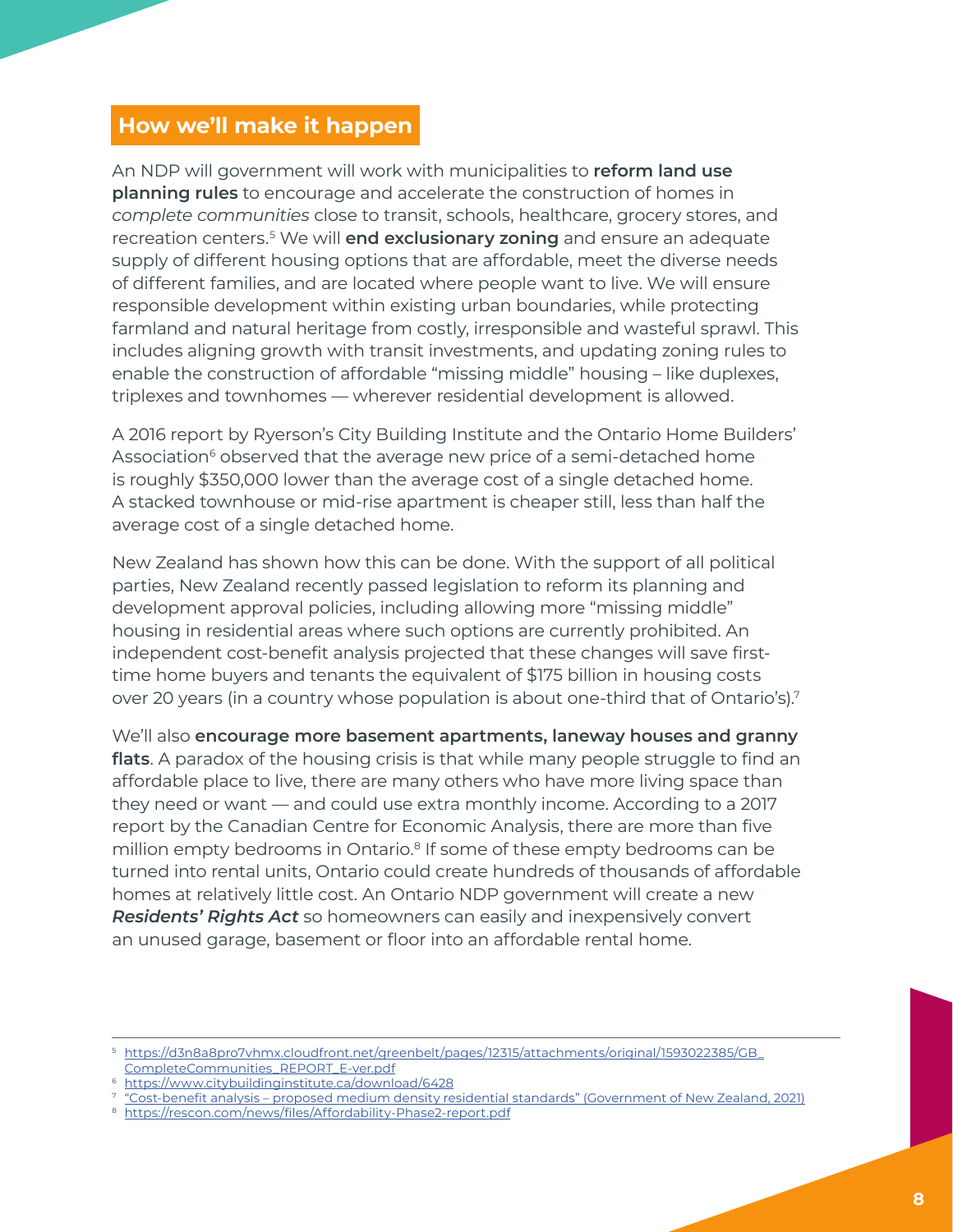The NDP will **get inclusionary zoning back on track**. Inclusionary zoning policies require developers to include a specified percentage of affordable housing in their development projects. Inclusionary zoning faced repeated delays and false starts under the Liberal government, $9$  and then the Ford government arbitrarily placed narrow limits on their use.<sup>10</sup> We'll remove these arbitrary limits, ensuring that all growing neighbourhoods can continue to be home for people of all incomes.

We'll **stop speculative land banking and speed up home building** with a "use-it-orlose" tax. There is evidence that some monopolistic developers and landowners are constraining the supply of new homes in order extract top prices from new home sales, or to collect passive profits from the rising value of scarce developable land.<sup>11</sup> We'll get new homes built faster by imposing a tax on land-hoarding developers who have permits and infrastructure in place but still refuse to build the housing Ontario needs now.

The NDP will **increase homebuilding sector capacity by welcoming more skilled immigrants and offering more apprenticeship opportunities**. According to the Ontario Skilled Trades Alliance, more than 86,000 construction workers in Ontario will retire by 2030.12 Without skilled workers, homes do not get built. We will keep Ontario's skilled workforce strong by promoting the skilled trades and ensuring adequate funding for colleges, trade schools and apprenticeships. We will work with municipalities, unions and employers to provide more apprenticeship opportunities and on-the-job training. We will also urge the federal government to welcome more skilled tradespeople under the Ontario Immigrant Nominee Program.

An NDP government will **enable innovative self-development and co-housing models**, where a group of friends, multiple families or even an entire community can come together to plan and build the shared home or community they want, without a developer. These self-built homes can be 10-20% cheaper than developer-built housing.<sup>13</sup> With innovative ownership structures, like zero- or limited-equity co-ops, these communities can made even more affordable, while still providing the stability and security of home ownership.

The NDP will **reform the Ontario Land Tribunal** to ensure that planning decisions respect provincial plans and laws, sustainable land use policies and good planning principles. Doug Ford amalgamated five different tribunals into a single megatribunal, sidelining the professional expertise of environmental and heritage conservation experts, while further tilting the planning appeal process towards the interests of large developers. Meanwhile, municipalities that take responsible action to update their planning rules to support affordable housing, in line with official plans

<sup>&</sup>lt;sup>9</sup> "Ontario supports developers over providing affordable housing" (Toronto Star, January 25, 2018)

<sup>&</sup>lt;sup>10</sup> https://www.jessicabellmpp.ca/izeverywhere

<sup>&</sup>lt;sup>11</sup> Developers limit production to keep home prices high, Mississauga report says — a claim the builders' association calls 'absurd'" (Toronto Star, March 3, 2022)

<sup>&</sup>lt;sup>12</sup> "Canada Desperately Needs More Immigrants with Specialized Trade Skills as Shortage Looms" (Storeys, February 17, 2022)

<sup>13</sup> https://www.larchlab.com/baugruppen/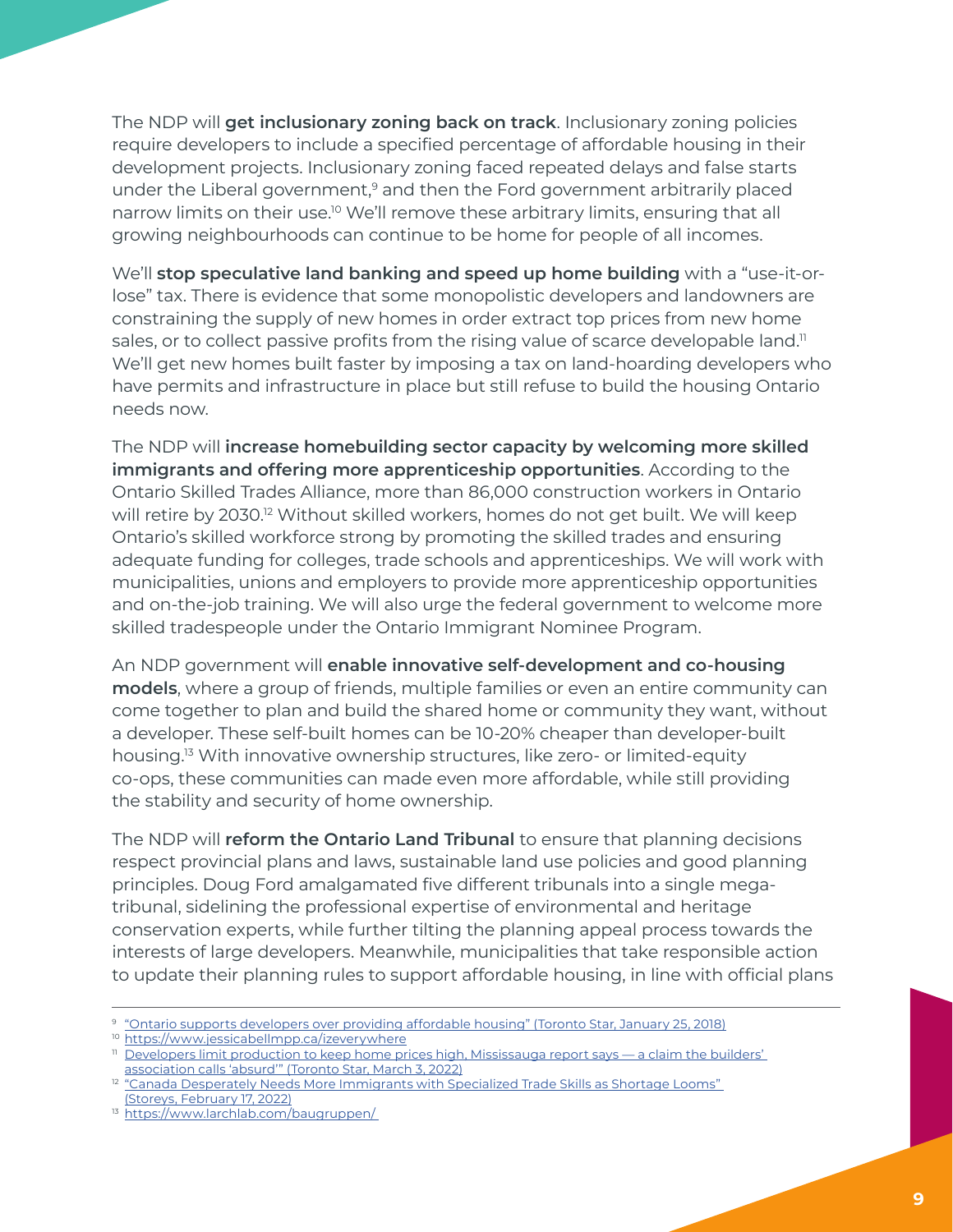and provincial policies and laws, risk costly delays due to unnecessary and lengthy *de novo* appeals.<sup>14</sup> We'll reform the planning appeal system to make sure that the planning appeal process is fair, efficient and serves the public interest – not special private interests.

And the NDP will **eliminate mandatory parking minimums**. In walkable communities with good transit service, some residents are forced to incur large costs due to outdated planning rules that require a minimum number of parking spaces per unit, whether the homeowner wants them or not. A 2015 report by the Pembina Institute and the Ontario Home Builders' Association found that an unwanted parking space can needlessly add as much as \$60,000 to the cost of a new home.15 It's time to eliminate this outdated planning rule, and let home buyers decide for themselves whether they want to pay for parking space.

We'll help **first-time home buyers with their down payment**. Home ownership shouldn't depend on having wealthy parents. In partnership with new home builders, an Ontario NDP government will help more first-time home buyers finance their down payment with a shared equity loan of up to 10 per cent of a new home's value. Repayments on the loan won't be necessary until the homeowner sells or moves out, and homeowners will have the option of buying back the government's share at any time. The program will be income tested, helping people only who don't already own property and whose household income is less than \$200,000 annually. We call it the Home in Ontario Plan.

We'll also **reform Ontario's new home warranty system**. The Liberals and Conservatives have allowed warranty regulator Tarion to go unchecked. Consumer complaints and a scathing 2019 audit by Ontario's Auditor General showed that Tarion is run by homebuilders and serves home builders, at the expense of families.<sup>16</sup> An Ontario NDP government will end Tarion's monopoly, following the recommendation of Justice J. Douglas Cunningham in his 2016 report.17 We'll also ensure that new home buyers have access to a quick and inexpensive dispute resolution system for consumers seeking remedies for new home defects. This includes a **review of the Licence Appeal Tribunal**, where too often consumers seeking fairness are being outgunned by deep-pocketed industry interests, or even by Tarion itself.

We'll establish an **independent Consumer Watchdog** to handle consumer complaints and investigate businesses that violate consumer protection laws, including unethical developers or builders.

We'll **hold builders accountable**. We will reward ethical builders and hold exploitative builders accountable by ensuring that all new home buyers have free access to timely, accurate and relevant information about builders' records. We'll also ensure that new homes are properly inspected during construction, so problems can be fixed early.

<sup>&</sup>lt;sup>14</sup> "City's short-term rental bylaw appealed, threatens to delay start of new regime" (Ottawa Citizen, May 18, 2021)

<sup>&</sup>lt;sup>15</sup> https://www.pembina.org/pub/make-way-for-mid-rise

<sup>&</sup>lt;sup>16</sup> https://www.auditor.on.ca/en/content/specialreports/specialreports/Tarion\_en.pdf

<sup>&</sup>lt;sup>17</sup> https://www.ontario.ca/document/final-report-review-ontario-new-home-warrantiesplan-act-and-tarion-warranty-corporation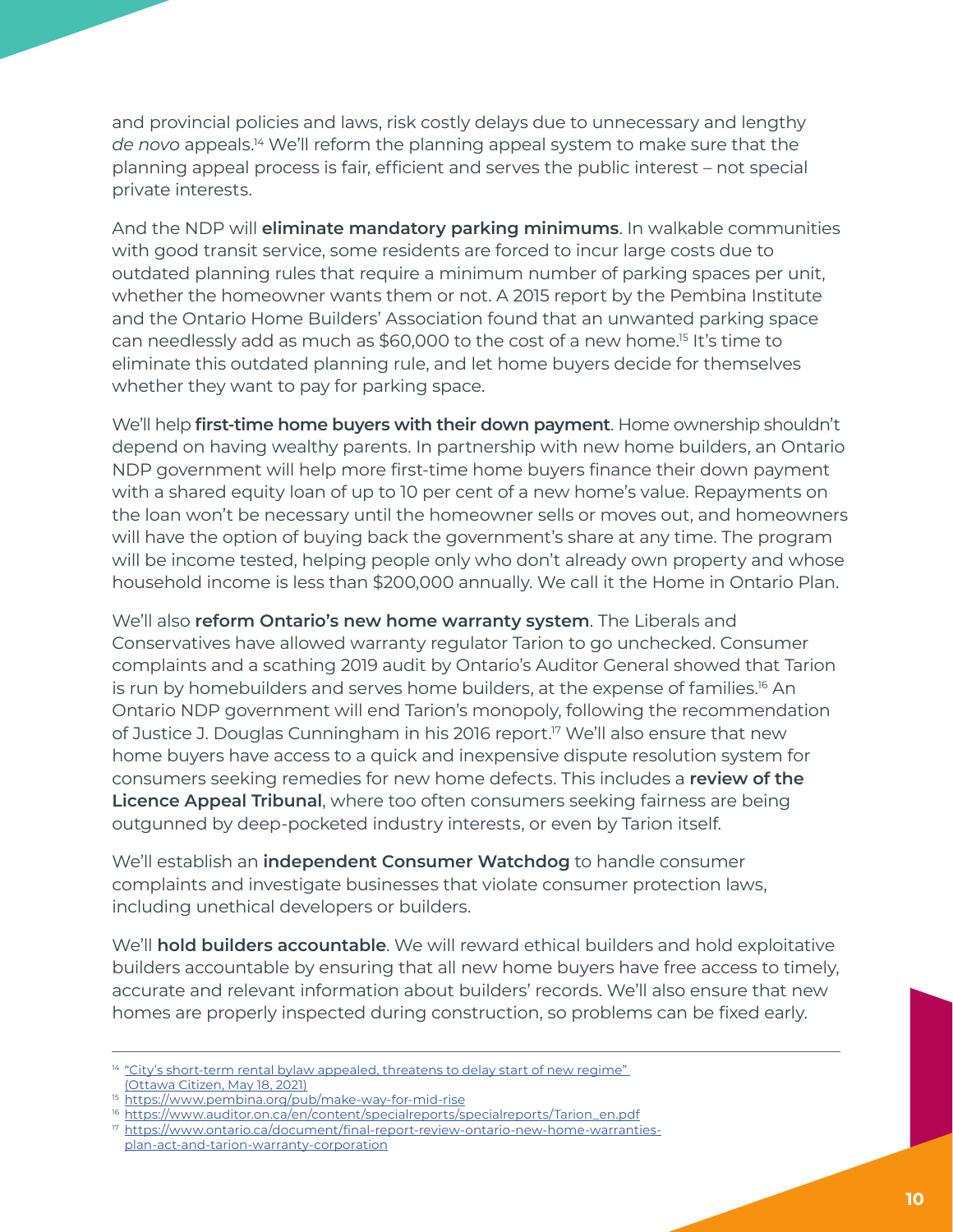We'll **standardize purchase agreements for new homes**. An NDP government will make sure pre-construction purchase agreements have standardized clauses, so that all relevant information is clearly disclosed up front, with no nasty surprises buried in the fine print, ensuring that new home buyers get what they were promised and paid for.

We'll **protect new home buyers from cancellations**. The financing of new home construction often requires buyers to commit to a purchase months or years before the home is even built. If a development fails, the buyers can lose part of their deposit. Sometimes a greedy developer cancels a project in order to force buyers to pay a higher price.<sup>18</sup> An Ontario NDP government will strengthen protections for consumers who put down money on a new home before construction.

We'll **ensure condo governance is transparent and effective**. An Ontario NDP government will strengthen Ontario's *Condominium Act* to support condo boards and ensure condo owners have recourse when boards fail in their duties.

We'll **strengthen the Condominium Tribunal** to resolve a greater range of disputes quickly and cheaply, so condo owners don't have to fight long and costly lawsuits in court. We will review the Condo Authority of Ontario and decide if the tribunal should shift from a private to a public system.

We'll **improve condo management**. The majority of condo owners' complaints concern their condo manager, and pertain to issues from poor maintenance to wasted funds and allegations of kickbacks and fraud.19 In 2018, Ontario started licensing condo managers, but has failed to strengthen the enforcement and consumer complaints process. An Ontario NDP government will work with condo owners and communities to improve the standards of condo manager ethics and performance.

We'll **guarantee elevator availability**. Ontario's roughly 20,000 elevators are crucial for accessibility, especially in high-rise buildings, and for seniors and people living with disabilities. But Liberal and Conservative governments have failed to create standards for elevator accessibility in Ontario, meaning landlords can delay the repair of an elevator for weeks or months to save money. An Ontario NDP government will set elevator availability standards so that residents never have to worry they'll be stranded due to a broken elevator.<sup>20</sup>

As a part of our **Green New Democratic Deal**, we'll introduce new, **environmentally progressive building standards, and support families to undertake green renovations** to make their homes greener and more energy efficient, reducing their carbon footprint, and their energy bills.

<sup>&</sup>lt;sup>18</sup> "Ontario condo developer suddenly cancels years-long sales deal — unless buyers pay \$100K more" (CBC, November 19, 2021)

<sup>19</sup> https://condoinformation.ca/feedback.html

<sup>20</sup> https://globalnews.ca/news/4740321/auditor-general-elevator-safety/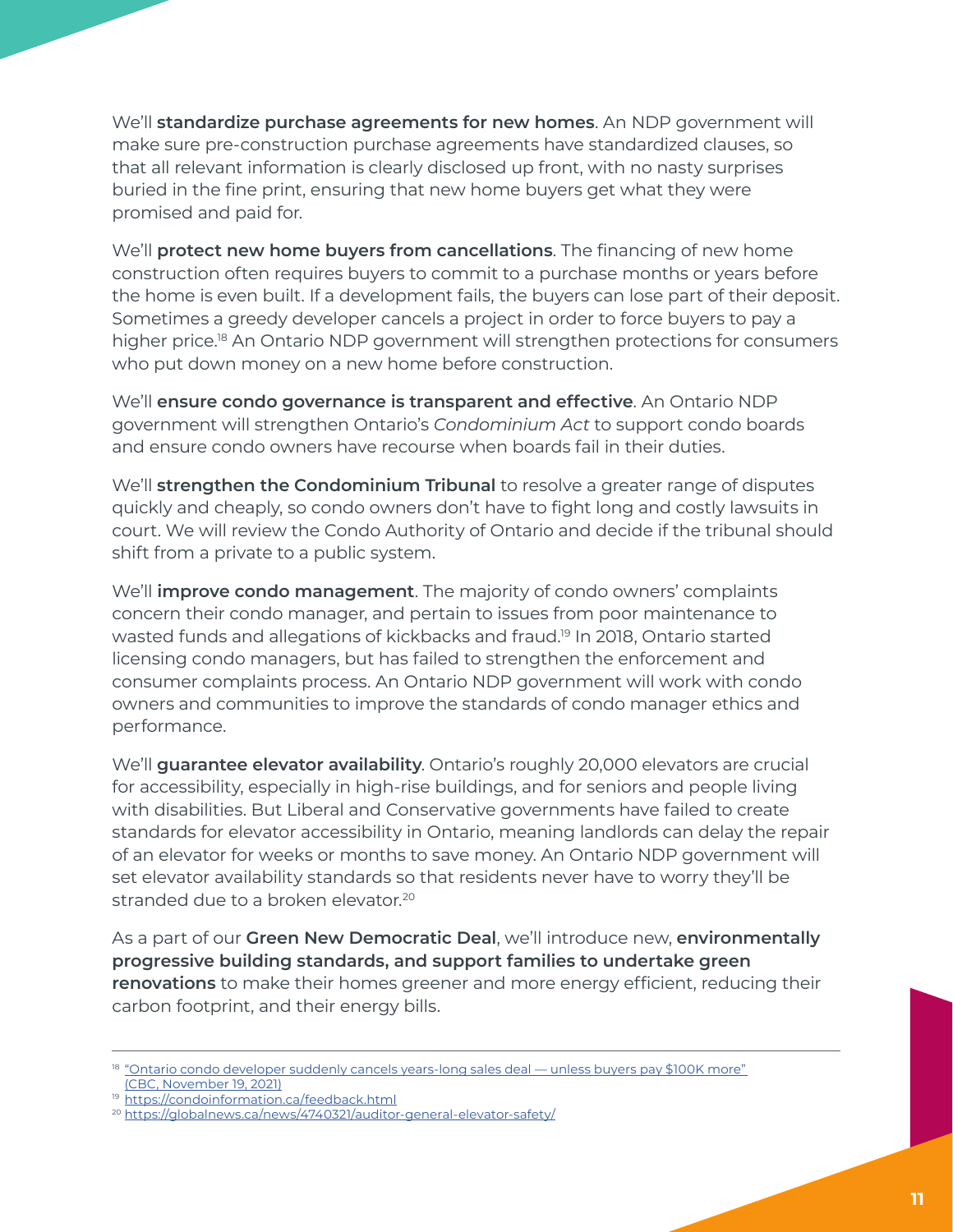## **Taking on greedy billionaires, speculators, flippers and bad developers to cool the market**

Speculators have destabilized Ontario's housing market, and Liberal and Conservative governments have let them.

Billionaires buy up properties, and leave them vacant. That drives up both rent and sale prices. The Liberals dragged their feet implementing the Non-Resident Speculation Tax (NRST), and the program they finally put in place is full of loopholes. Simon Fraser professor Josh Gordon wrote "its loopholes are so big that one can only conclude that it was designed to fail."<sup>21</sup>

Short-term rental apps that are meant to help people share their primary home are instead being used to turn stacks of unoccupied condos into unlicensed hotels, taking potential homes off the market and driving up both rent and purchase prices.

In the hottest markets in the province, speculators buy and sell pre-construction condos multiple times before the place is ready to live in, and dodge taxes by not reporting the sales.<sup>22</sup> Again, prices go up, and everyday Ontarians lose out twice with higher prices on the condos, and by losing out on the taxes those speculators avoided.

The NDP is the only party that will take on bad developers, flippers, speculators, multi-national corporations and billionaire investors. Our changes will help cool the market.

### **How we'll make it happen**

An NDP government will **introduce an annual speculation and vacancy tax on**  residential property. Modeled off British Columbia's tax,<sup>23</sup> it will apply to foreign and domestic speculators who don't pay taxes in Ontario, and own houses they don't live in, in regions where Ontario's NRST currently applies. The rate will be 2 per cent of assessed value, and will be phased in over two years.

An NDP government will **maintain the NRST at 20 per cent**, and close those loopholes that let some greedy, wealthy speculators off the hook.

<sup>&</sup>lt;sup>21</sup> http://inroadsjournal.ca/housing-price-lunacy-moves-east-2/

<sup>22</sup> https://www.theglobeandmail.com/news/national/ontario-urged-to-follow-bcs-lead-in-trackingpresale-condo-flips/article38061531/

<sup>23</sup> https://www2.gov.bc.ca/gov/content/taxes/speculation-vacancy-tax/how-tax-works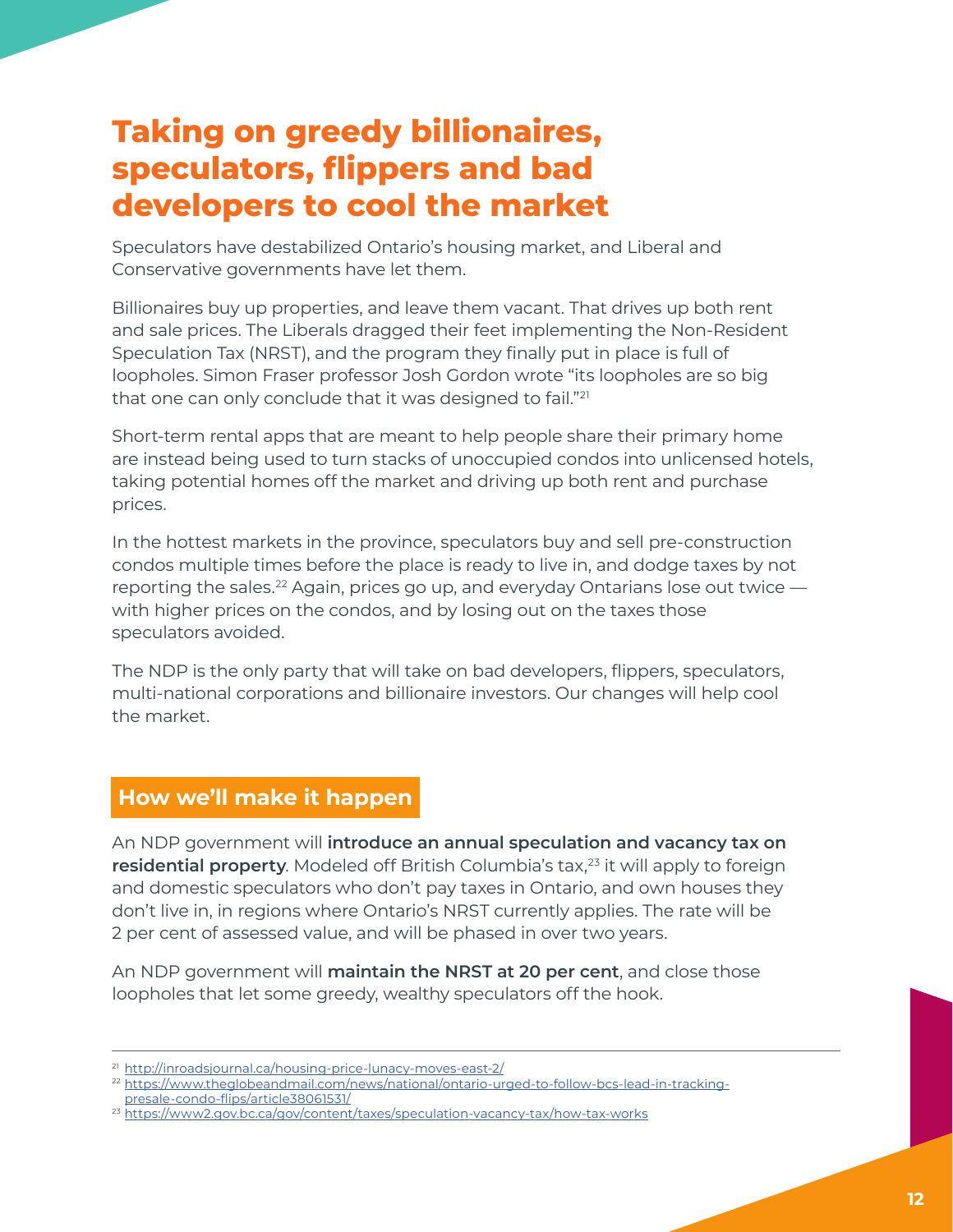We'll **dedicate all proceeds from housing speculation taxes to programs that deliver homes people can afford**.

We'll **stop real estate investors from pushing regular families out of home ownership**. Large corporate investors have begun moving aggressively to buy up houses and condo apartments in Ontario, outbidding regular families looking for a home.<sup>24</sup> Instead of becoming home owners, more families are paying profits to corporate landlords. We'll use tax policy or regulation to put limits on investor purchases of resale homes, and give regular families a fair shot at home ownership.

We'll **work with municipalities to enable progressive residential property taxes**, letting them shift more of the tax burden onto properties worth more than \$2 million.

Andrea Horwath and the NDP will **regulate short-term rentals**. An NDP government will require hosts of short-term rentals to obtain a license from the province, or from a municipality that sets its own regulations. In areas experiencing low vacancy rates for long-term rentals, hosts will be limited to renting their primary residence only. We'll work with platforms like Airbnb to ensure that short-term rentals pay appropriate provincial and municipal taxes.

We'll **track and tax pre-construction condo flipping**. Currently, developers are permitted to deal in the sale and re-sale of pre-construction condos without having to report their transactions. In these situations, tax evasion is rampant. Speculators can flip a condo several times before it's even built, driving up home prices for regular folks looking for somewhere to live.<sup>25</sup> An NDP government will follow British Columbia's lead and establish a registry to track pre-construction condo sales and make sure condo flippers pay their fair taxes.

We'll **end hidden ownership of real estate and crack down on money laundering**: Up to \$130 billion of illegal money is laundered through Canada each year.26 Our real estate sector is especially vulnerable to money laundering practices that drive up the cost of housing, as anonymous shell companies are given free rein to snap up homes and other assets without the onus to disclose who benefits from these acquisitions. Our government will require the disclosure of additional information about ownership for real estate transactions to make sure crooks can't hide behind numbered corporations to conceal their ownership of Ontario real estate. We'll make information about who really owns homes in Ontario publicly available.

<sup>&</sup>lt;sup>24</sup> "Condo developer plans to buy \$1-billion worth of single-family houses in Canada for rentals" (Globe and Mail, June 13, 2021)

<sup>25</sup> https://www.theglobeandmail.com/news/investigations/investigation-x2-condo-toronto/article34906278/

<sup>26</sup> https://www.cdhowe.org/sites/default/files/attachments/research\_papers/mixed/Final%20for%20 release%20e-brief\_291\_web%20%28003%29.pdf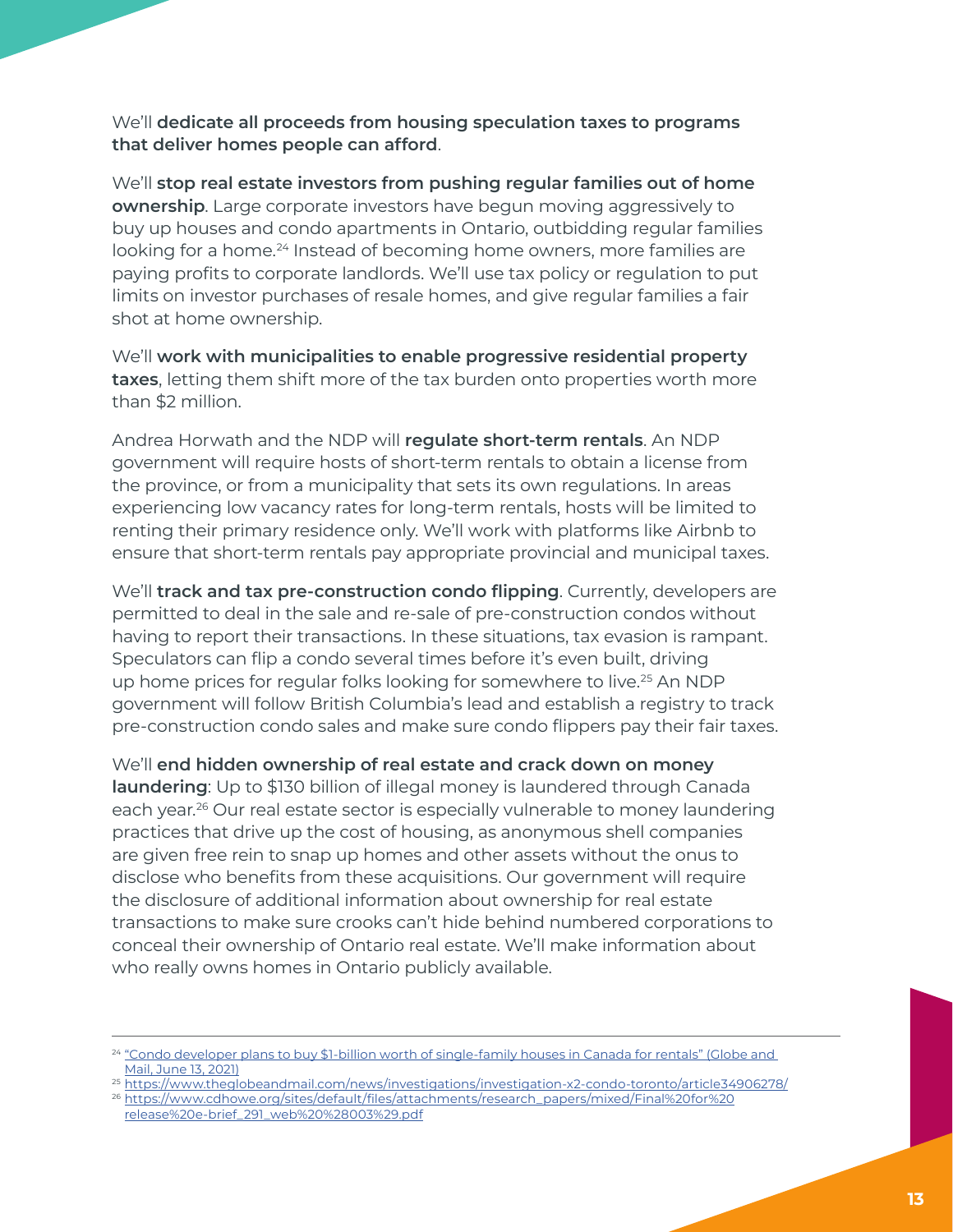## **Supporting a For Indigenous, By Indigenous housing strategy**

Ontario needs 22,000 additional Indigenous-owned and operated community housing units over the next decade to address critical gaps.<sup>27</sup>

#### We'll **support a For Indigenous, By Indigenous housing strategy**.

The Canadian Housing and Renewal Association's Indigenous Caucus has proposed a For Indigenous, By Indigenous housing strategy to address the unique needs of Indigenous households who live in both urban and rural Ontario.<sup>28</sup>

An NDP government will work with Indigenous communities, the federal government and Indigenous-led housing providers to support this strategy, and ensure an adequate supply of safe, affordable and culturally-appropriate urban and rural housing, with supports where needed.

We're committed to supporting the construction of at least 22,000 additional units – and we won't take a single step that isn't Indigenous-led.

<sup>27</sup> https://onpha.on.ca/Content/Advocacy\_and\_research/Advocacy/Indigenous\_Housing\_Plan/Indigenous\_ Housing\_Plan.aspx?WebsiteKey=49cb1e54-80a5-4daf-85fb-a49e833ec60b

<sup>28</sup> https://chra-achru.ca/fibi/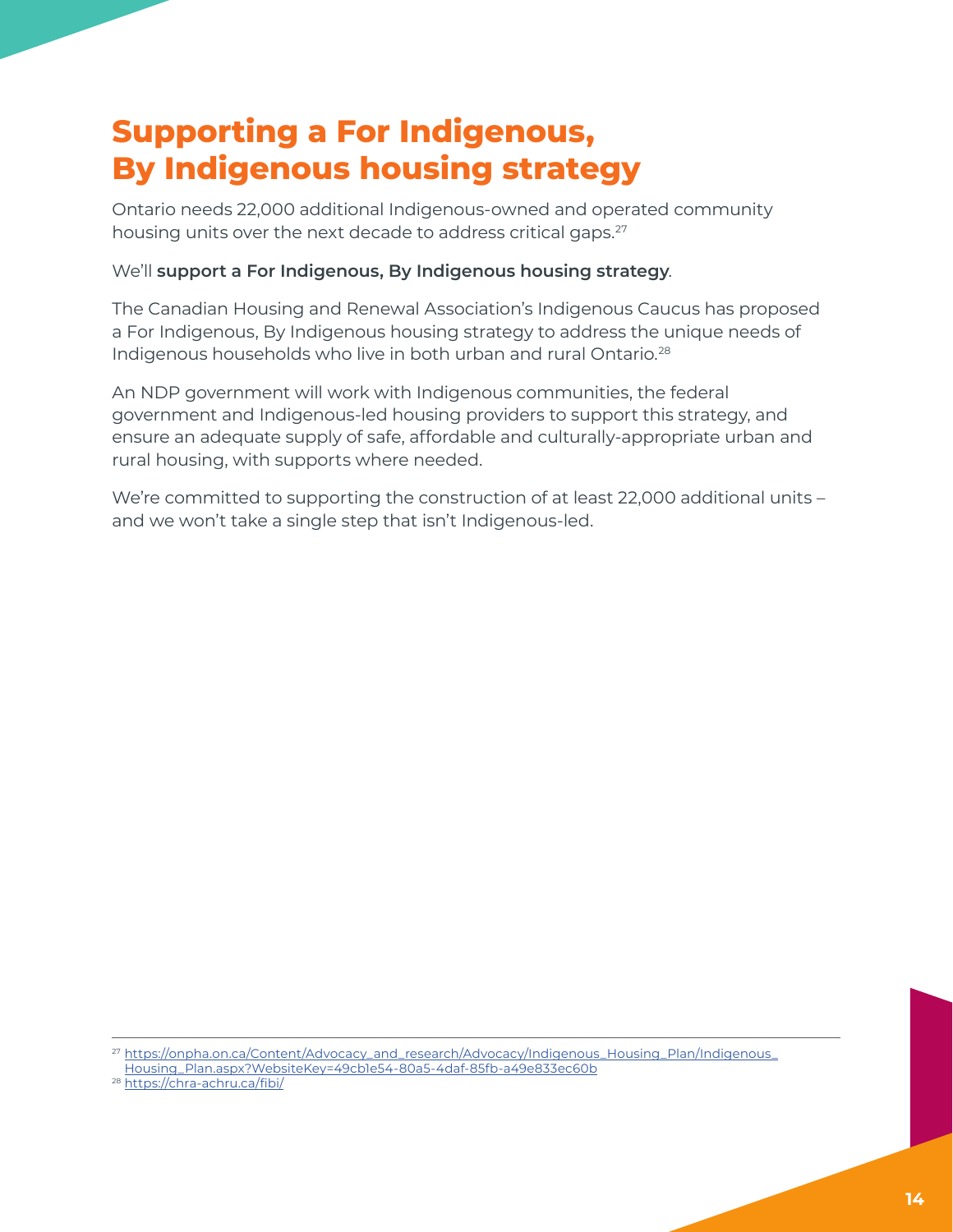## **Tackling the housing shortage in Northern Ontario**

In some communities in the North, housing stock hasn't kept up to demand. That's hindering population growth and leaving families with too few options. It's also making the wait lists far too long for options like affordable, supportive and transitional housing.

Housing prices are rising, and the cost of living in that home — like the energy bills — are rising, too.

The NDP will **tackle the shortage of housing options in Northern Ontario**, and make living in your own home more affordable.

#### **How we'll make it happen**

By finally recognizing the unique housing challenges in Northern Ontario, and taking a multi-faceted approach to fixing it, we can end the waits, end the searches and get people into quality, safe, homes they can afford.

We're going to build 60,000 new homes with supports, and 100,000 units of affordable housing. Unlike previous governments, we'll make sure the North gets its fair share.

By supporting the construction of new options like granny flats, and investing in green renovations through the Green New Democratic Deal to update older buildings, we can help people update their existing properties to meet new needs.

As a part of our Green New Democratic Deal, we'll also introduce new, environmentally progressive building standards, and support families to undertake green renovations to make their homes more energy efficient, cutting high energy bills and making monthly housing costs more affordable.

And our Home in Ontario Plan will help with the down payment, making it easier for folks to get into their first home in Northern Ontario.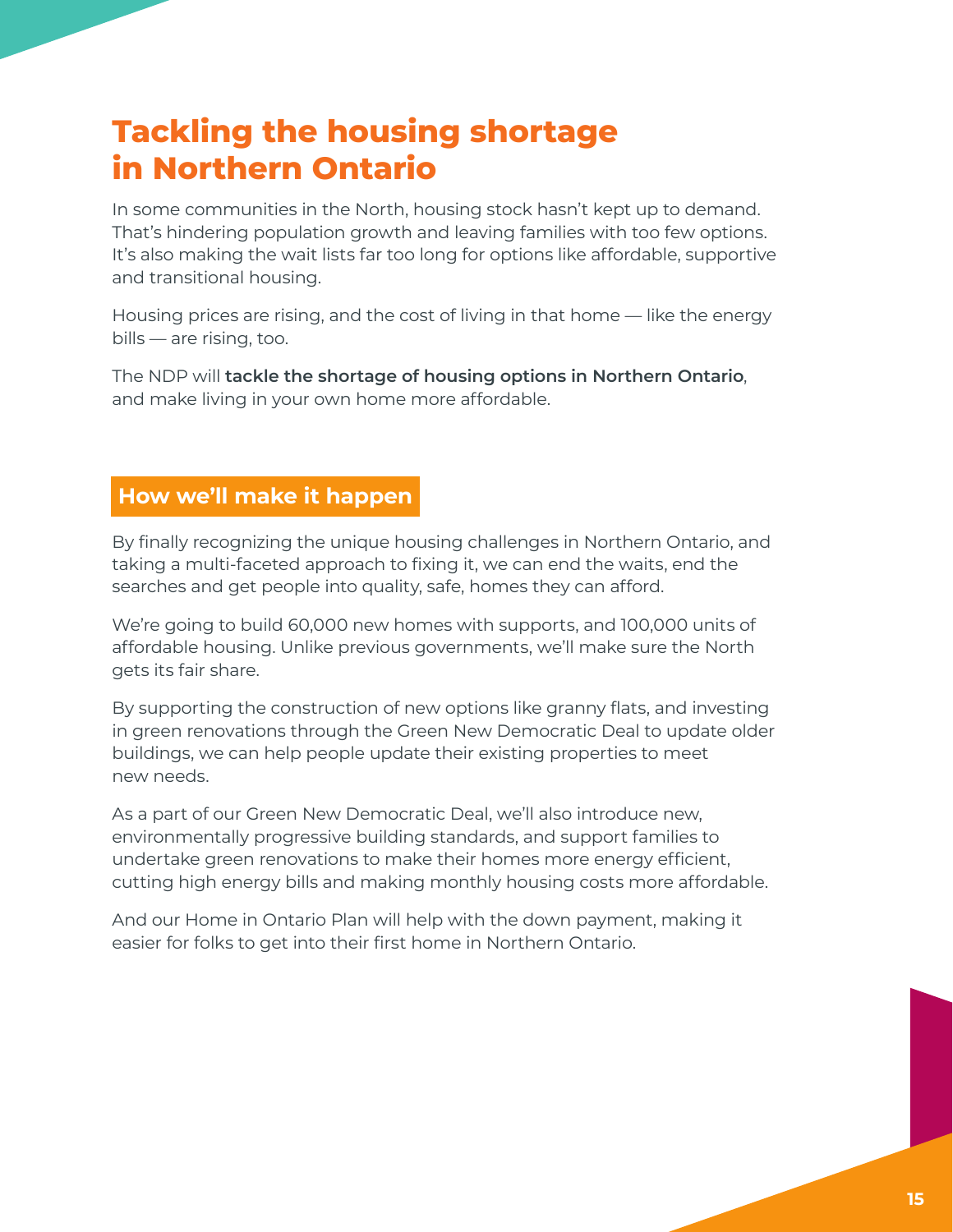# **Giving survivors a safe place to go**

Women-identifying survivors of gender-based violence need a safe place to go. To successfully leave a violent intimate partner, women need to be supported through the housing spectrum, from an emergency transition shelter to a new long-term home she can afford.

A horrifying 2013 report by Ontario's Auditor General revealed that more than half of women fleeing violence could not find room at any of Ontario's Violence Against Women shelters, and that the government did not track what happened to women turned away.<sup>29</sup>

Despite these findings, there were shelters closed due to underfunding by the Liberal government.<sup>30</sup> And in 2019, the Auditor General reported that the problems she identified years earlier still persisted under the Doug Ford government.<sup>31</sup>

These challenges are more acute in rural, remote and Northern communities, where the nearest shelter might be hundreds of kilometres away, and still could be full.<sup>32</sup>

In 2018, the Ford government tried to avoid spending money on emergency and transitional shelters, especially those for women and refugees. The Minister of Children, Community and Social Services made exaggerated cost claims that the Auditor General found were "far off the mark."33

#### **How we'll make it happen**

We will properly fund women's shelters and transitional housing, ending the cuts and enhancing investments, completely ending the practice of women being turned away.

We'll partner with community organizations to invest in culturally appropriate transitional housing. We recognize that the real supports women need when escaping gender-based violence need to be rooted in their cultural and community context.

We will set aside a portion of the 100,000 units of affordable housing we are building for women and their families escaping violence.

<sup>29</sup> https://www.auditor.on.ca/en/content/annualreports/arreports/en13/310en13.pdf

<sup>30</sup> https://www.cbc.ca/news/canada/kitchener-waterloo/haven-house-anselma-house-funding-shortfallwomens-shelter-1.4173264

<sup>31</sup> https://www.auditor.on.ca/en/content/annualreports/arreports/en19/v4\_400en19.pdf

<sup>32</sup> https://endvaw.ca/wp-content/uploads/2019/04/More-Than-a-Bed-Final-Report.pdf

<sup>33</sup> https://www.auditor.on.ca/en/content/news/specials\_newsreleases/newsrelease\_irregularbordercrossers.pdf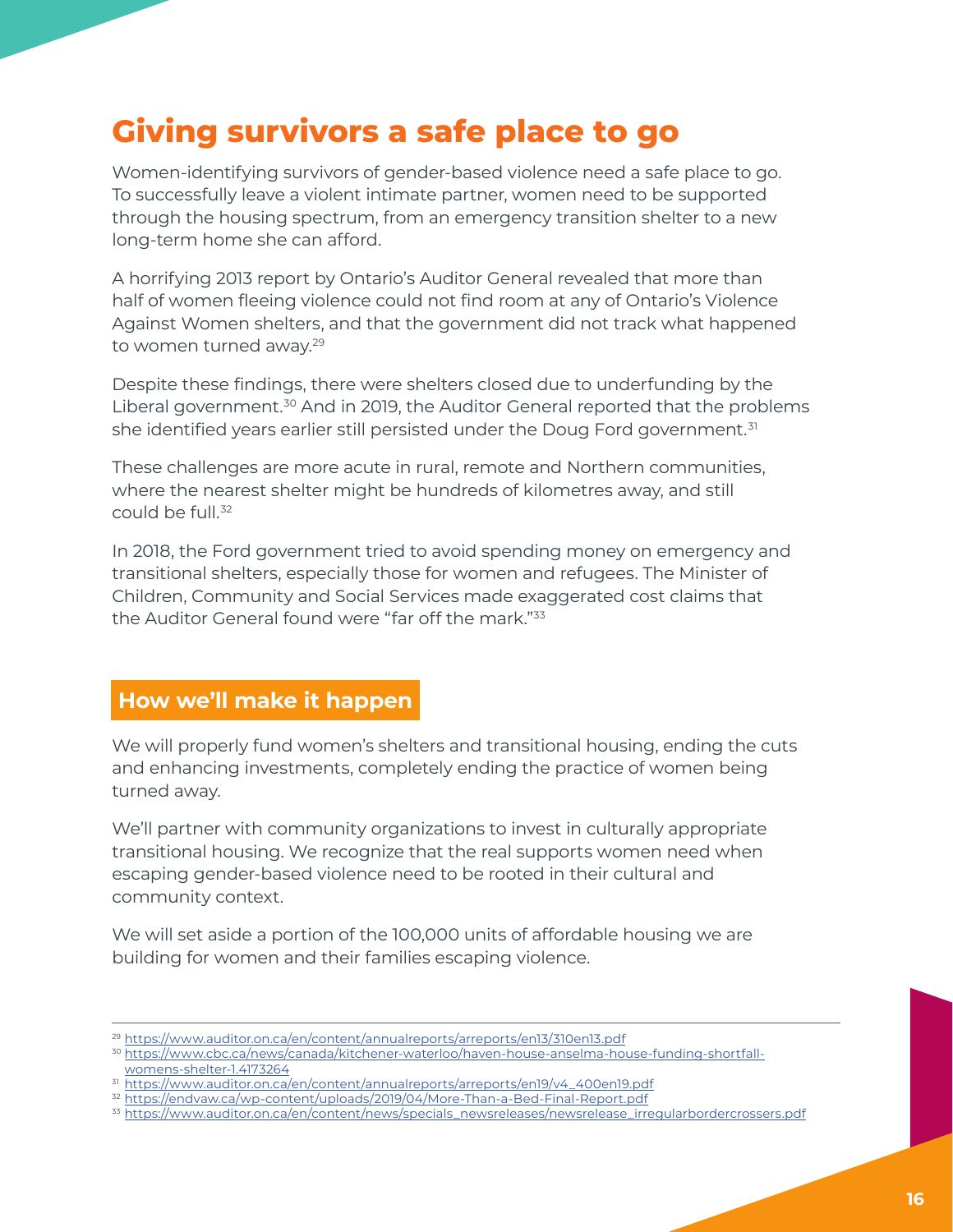## **Increase the supply of affordable and non-market rental housing**

Housing is a human right.

The Canadian Mortgage and Housing Corporation has set a goal of ensuring that "by 2030, everyone in Canada has a home that they can afford and that meets their needs."34 Ontario must do much more if this necessary goal is ever going to be achieved.

The federal and provincial governments once played a much more active role in building affordable housing. This all changed in the 1990s, when the federal Liberal government, and then the Ontario PC government, largely abandoned their traditional roles in delivering affordable housing. They slashed funding for community housing programs and downloaded responsibilities onto municipalities. These cuts continued under the federal Conservative government and the Liberal provincial government.<sup>35</sup>

Predictably, the number of families in core housing need has skyrocketed.

The crisis of homelessness is playing out in cities across the province, from Ottawa, London and Hamilton, to Thunder Bay, Sioux Lookout, and Kenora, to Peterborough, Kitchener-Waterloo and St. Catharines.

Sleeping rough, couch surfing or moving shelter to shelter is the cold reality of everyday life for more and more Ontarians, including entire families and a disproportionate number of Indigenous people. Seniors now account for over 35 per cent of the people waiting for affordable housing, and older Ontarians are more at risk of homelessness than they've been in generations.

Shelters are consistently at or near 100 per cent capacity.

Housing precarity is caused by economic inequality and social injustice. We need a new understanding of poverty and homelessness that stops blaming the victims of bad government policy, and supports Ontarians to start building a stable life with a Housing First strategy.

<sup>34</sup> "Our Goal: Achieving Housing Affordability for All" (CMHC, February 17, 2019)

<sup>35</sup> https://www.theglobeandmail.com/news/politics/province-to-cancel-150-million-in-funding-for-toronto/ article12736496/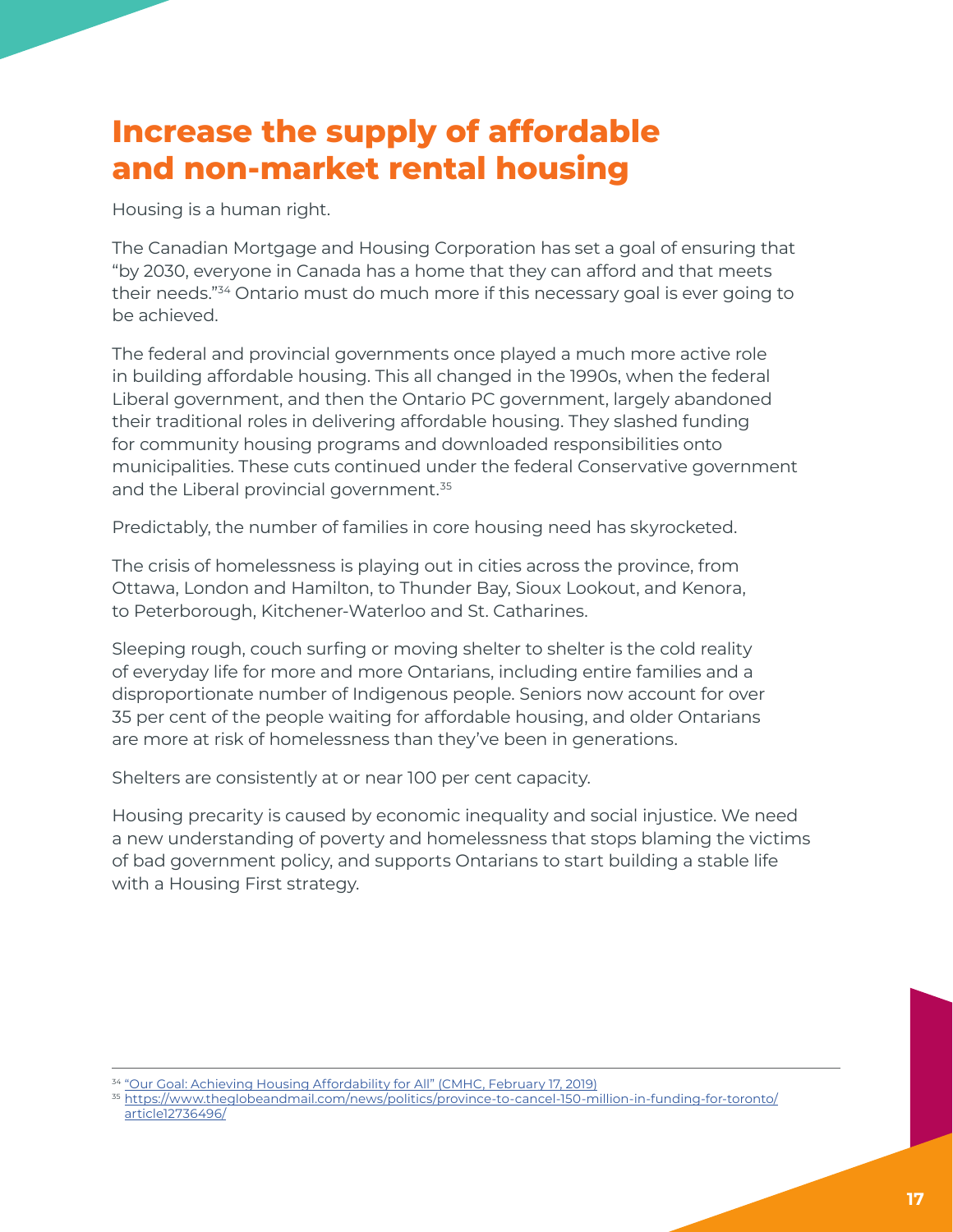#### **How we'll make it happen**

We'll **establish a new public agency, Housing Ontario, to finance and build 250,000 new affordable and non-market rental homes**. Housing Ontario will ensure an adequate supply of rental homes meeting the needs of lowto-moderate income households at all stages of life, from couples to young families to seniors. These homes will be operated by public, non-profit or co-op housing providers, and permanently protected from the speculation and financialization of the private market.

This includes **100,000 new affordable homes over the next decade**. The Co-operative Housing Federation of Canada (CHF) and Ontario Non-Profit Housing Association's (ONPHA) have proposed a 10-year target of 69,000 new deeply-affordable homes.36 We'll increase this target to 100,000, and work with the federal government to make this happen. Rents will be geared to income, helping tenants in the most need.

We'll also build **at least 150,000 new non-market homes charging belowmarket rents**. Using an innovative self-financing model proposed by economist Marc Lee of the Canadian Centre for Policy Alternatives,<sup>37</sup> Housing Ontario would rapidly expand the supply of non-market rental housing, with rents that would be lower than what a for-profit landlord would charge, affordable for moderate-income households. Affordability will be enhanced further through inclusionary zoning policies, access to public land, income supports and other new initiatives outlined in this plan, as well as through existing programs.

Through Housing Ontario, we'll **purchase and rehabilitate existing privatelyowned rental homes** to be operated by public, non-profit or co-op housing providers. Ontario is losing thousands of affordable rental homes every year, as these aging privately-owned rentals are acquired by real estate investors seeking to displace existing tenants and jack up the rent. Housing Ontario will acquire and permanently protect these rental homes from speculation and financialization, preserving affordability and security of tenure for tenants.

We'll **extend the lifespan of 260,000 affordable homes**. The cost of replacing Ontario's community housing units is an estimated \$65 billion. Instead, \$2.6 billion in spending will ensure capital repairs to these homes, so they stay safe and efficient for years to come. An NDP government will contribute 40 per cent to these capital repairs, to be matched by the federal government, with the remaining 20 per cent split between municipalities and contributions from community housing providers.

<sup>36</sup> https://fhcc.coop/wp-content/uploads//2019/02/An-Affordable-Housing-Plan-for-Ontario.compressed-2Adobe.pdf

<sup>&</sup>lt;sup>37</sup> "Financing public housing: how a massive expansion of rental homes can literally pay for itself" (Policy Note, April 21, 2022)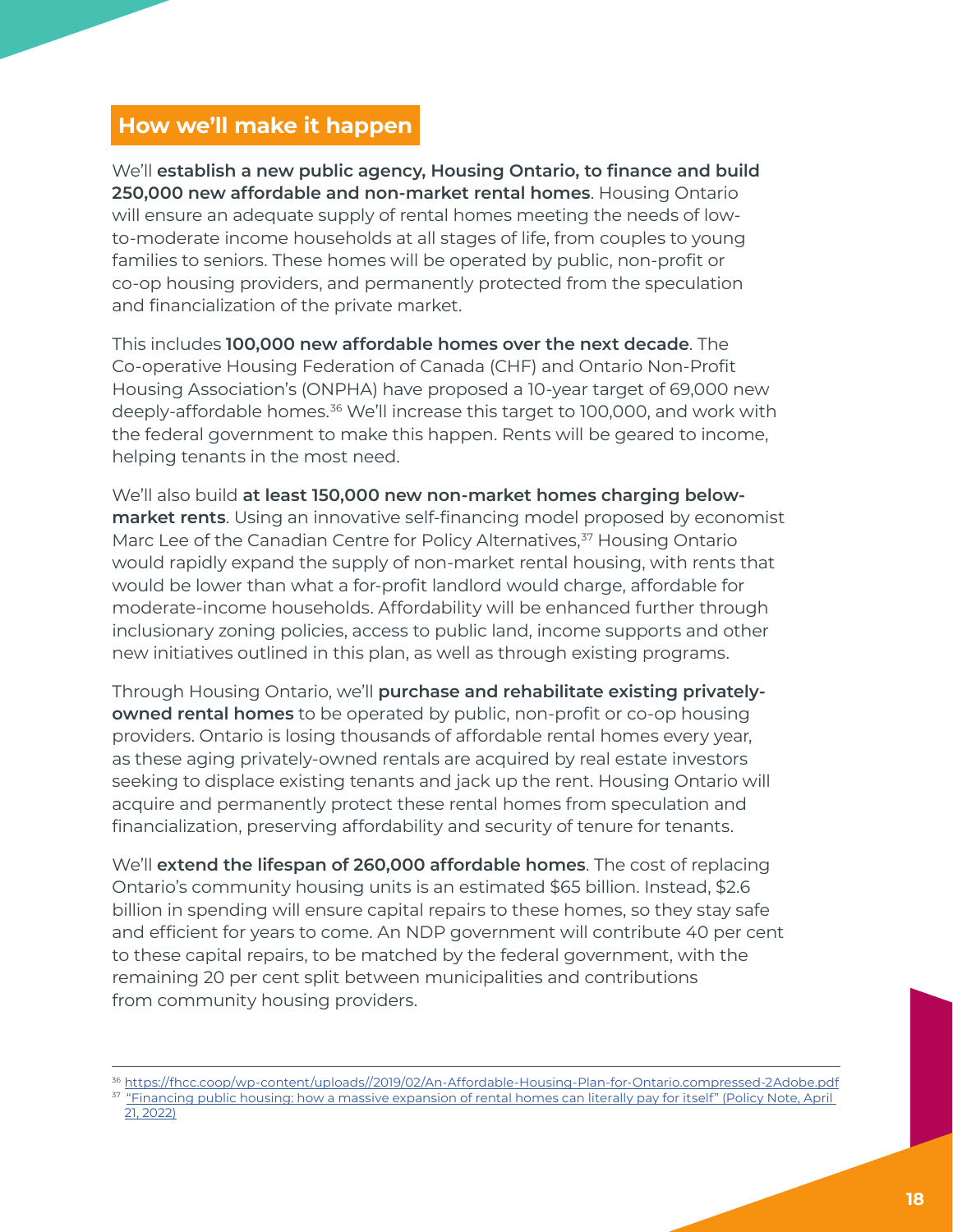We'll **make government-owned land available for affordable housing with the creation of land trusts**. Land trusts offer an innovative way to put public land to good use, in partnership with non-profit or co-op housing providers committed to affordable housing.

We're **going to help 311,000 households pay the rent, with direct financial support**. An estimated 311,000 tenant households in Ontario will require financial support, sometimes called portable housing benefits, to afford homes obtained on the private market. As recommended by the Ontario Non-Profit Housing Association (ONPHA) and CHF Canada, we will work with the federal government and municipal service managers to make sure that 311,000 more homes are affordable.

We'll **allow co-op housing to thrive**. Co-op housing is an innovative model that delivers long-term affordable housing, the management of which is overseen by the tenant or owner members themselves. Ontarians are already leading the way with this important housing model, with many communities already having established their own co-ops that create shared, affordable housing that respects and embraces their languages, cultures and identities. In 2019, the Ford government cancelled a seed fund that would have allowed the co-op model to grow.

An NDP government will restore the co-op housing seed fund, immediately investing \$10 million in co-op homes you can afford. We will also work with the federal government and the co-op sector to support a Co-operative Housing Trust, as proposed by the Cooperative Housing Federation of Canada.<sup>38</sup> The Trust would be publicly-accountable and operated by co-ops, and would use an innovative portfolio approach to expand the capacity of the sector, with a goal of building 20,000 new co-op homes in Ontario over ten years.

### **How we'll make it happen:**

### **A rights-based Housing First approach**

The NDP will **recommit to the goal of ending chronic homelessness within 10 years**. The Ford government ignored the province's goal of ending homelessness by 2025, and defunded anti-poverty programs that supported this goal. The Auditor General said the Ford government "has no plan to reduce or prevent homelessness"<sup>39</sup> An NDP government will recommit to this crucial goal, and ensure funding to see it through.

<sup>&</sup>lt;sup>38</sup> Getting the Housing Supply Mix Right: Building the Next Generation of Co-operative Housing (Co-operative Housing Federation of Canada, February 2022)

<sup>39</sup> "Ontario Has No Plan to Reduce or Prevent Homelessness: Auditor General" (Auditor General of Ontario, December 1, 2021)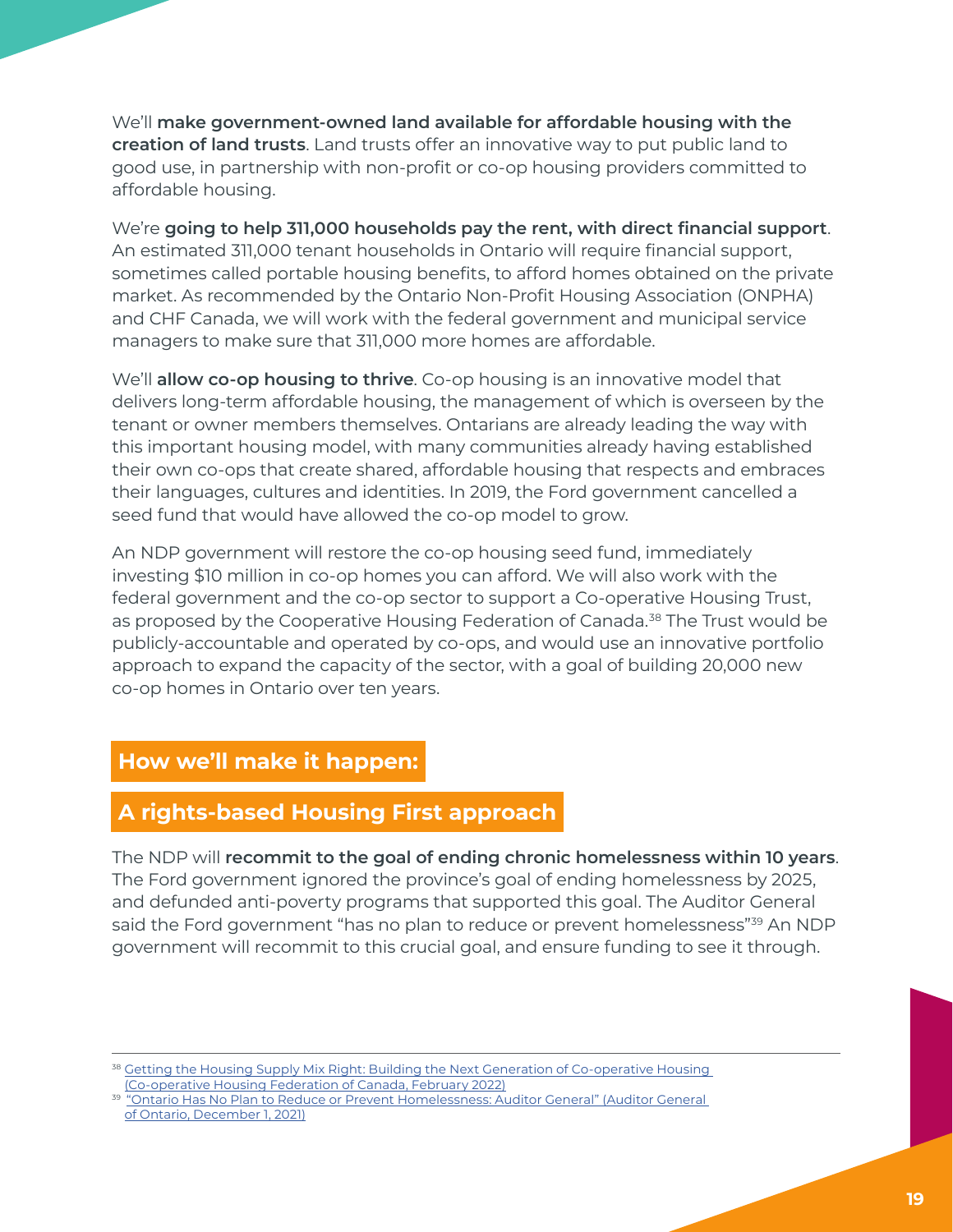We'll **expand the Housing First model**. Evidence from other jurisdictions shows that chronic homelessness is successfully reduced when people have access to safe, permanent and independent housing,<sup>40</sup> accompanied by additional supports and services where needed. An NDP government will build on successful and locallydriven 'housing first' initiatives underway in Ontario,<sup>41</sup> and expand support for this rights-based approach throughout the province.

We'll **deliver 60,000 new homes with supports**. Ontario has less than half the supportive housing units needed.<sup>42</sup> In 2017, the Mental Health and Addictions Leadership Advisory Council recommended that 30,000 new supportive housing units be built over ten years for people living with mental health and addictions challenges. An Ontario NDP government will double this target and deliver on building these new supportive homes.

We'll prioritize local and individual needs, not a one-size-fits-all approach. Our homelessness prevention policies must be locally-driven and individually-focused to respond to the specific needs of both rural and urban regions across the province. This focus is also critical to respond to the needs and lived experiences of Ontarians of all communities, identities, religions, abilities and disabilities – including women, families, Black, Indigenous and racialized people, youth, 2SLGBTQIA+ folks, and newcomers.

<sup>40</sup> https://www.cbc.ca/radio/sunday/the-sunday-edition-for-january-26-2020-1.5429251/housing-is-a-

human-right-how-finland-is-eradicating-homelessness-1.5437402

<sup>41</sup> https://www.homelesshub.ca/solutions/housing-first/case-studies

<sup>42</sup> https://www.wellesleyinstitute.com/wp-content/uploads/2017/03/SupportiveHousingWGFINAL.pdf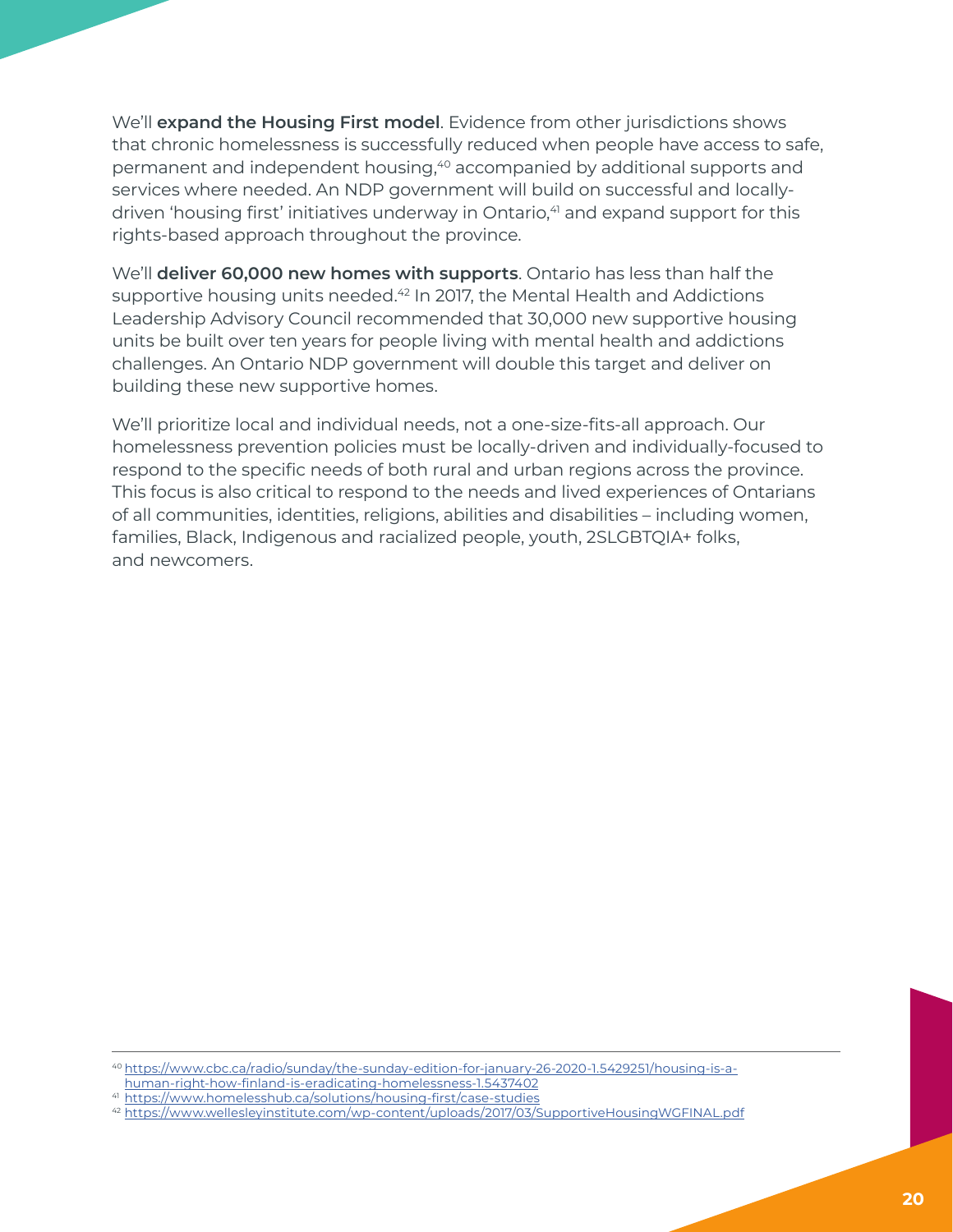## **Investments**

The NDP's **Homes You Can Afford** plan includes capital and operating investments, which are offset by increased revenues from actions like speculation taxes and pre-construction condo flipping.

**The net costs of the NDP's plan are \$3.7 billion over the first four years**, representing direct provincial transfers or costs not recoverable from rents, net of federal contributions.

In addition to the above, the NDP will establish a new public agency to **finance, build or acquire non-market rental homes to be operated by public, non-profit or co-op housing providers**. Net costs to the provincial government are ultimately recoverable from rental income, with affordability enhanced through inclusionary zoning policies, access to public land, income supports and other new initiatives outlined in this plan, as well as through existing programs.

The **total additional annual projected revenue is \$300 million** from new speculation and vacancy taxes, taxes on pre-construction condo flipping and licensing short-term rentals — not a dime will come from everyday families.

The NDP will create a **revenue-neutral fund to finance repayable loans** as a part of the Home in Ontario Program (HOP). That fund will be self-sustaining. Repayments to the fund over time will be used to maintain the fund.